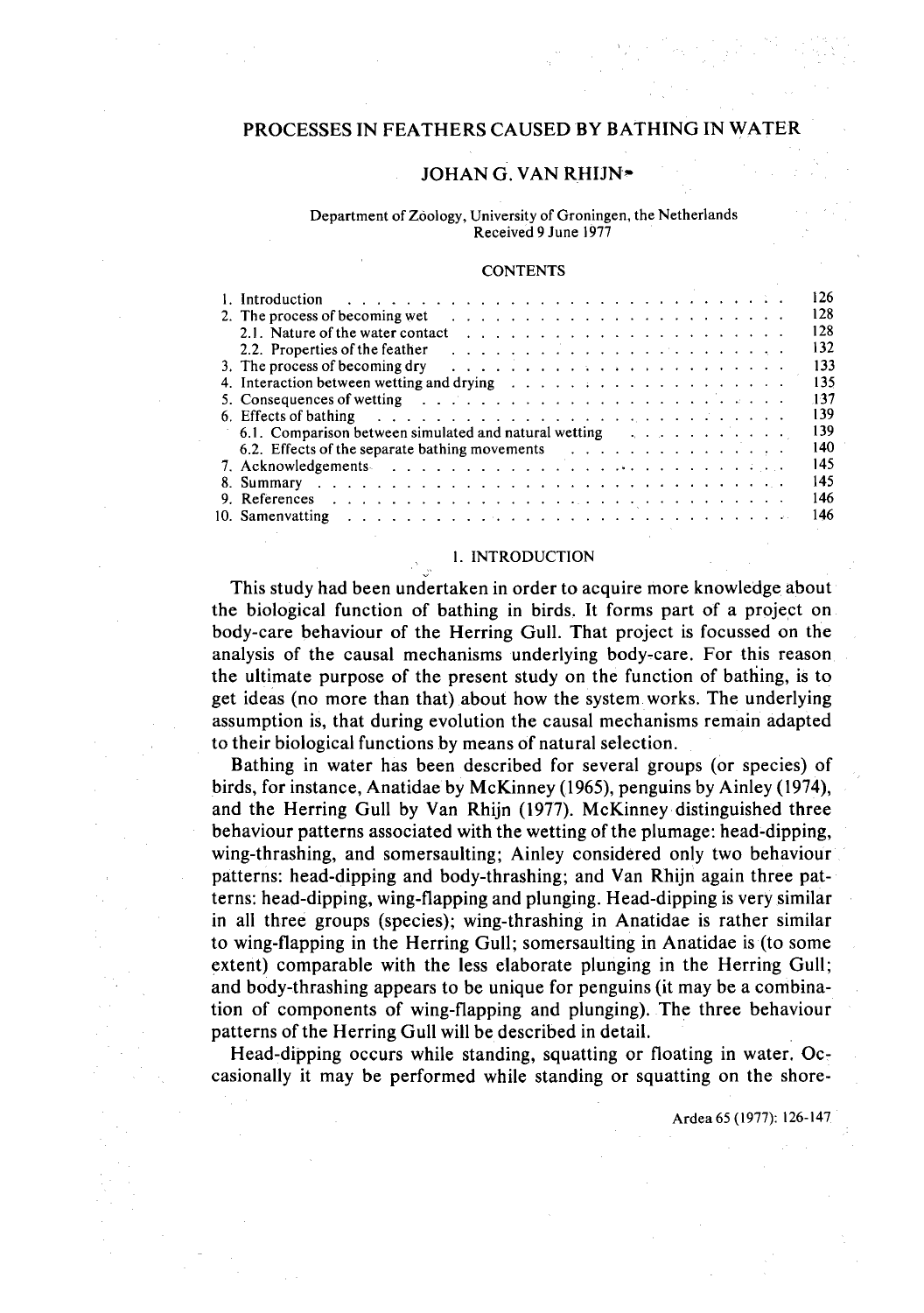line of the water. It is a dipping of bill and head in the water, which is followed by a stretching of the neck upwards with the bill downwards. It is often combined with moderate tail-shaking and tilting of the wings. Wingflapping may be performed while squatting in shallow water, or while floating. The wings are vigorously beaten against the water, which is splashed over the ruffled plumage. Wing-flapping occurs in alternation with headdipping. Plunging is almost exclusively shown in situations when the bird is floating in water. The gull turns with ruffled plumage sideways (around its body-axis) in the water. Head and neck are turned in such a way that the back of the head makes the first contact with the water. Plunging is often combined with moderate tail-shaking and wing-tilting. It occurs in alternation with head-dipping and wing-flapping. After a plunging movement the gull resumes its original position in the water. In contrast to this, after somersaulting ducks face in a direction opposed to the original one (McKinney 1965).

Bathing is not only composed of the three wetting movements mentioned above. It may contain several bill movements in the water: snapping-water and bill-washing; some scratching movements: head-scratching and billscratching; some preening movements: particularly rubbing movements of the wings; and finally several shaking movements: wing-beating, tail-shaking and head-shaking (cf.: Van Rhijn 1977). The bill movements mainly occur during the early part of bathing: both before and after the actual entering of the water. The scratching movements also occur early in the bathing sequence. They are mainly performed while standing in shallow water. Most preening movements during bathing occur after the peaks of bill  $\sim$  and  $\sim$ scratching movements. Preening mostly occurs in alternation with wetting movements. The peak of the shaking movements is the latest one in a bathing sequence. Shaking movements also occur in alternation with wetting movements.

Bathing may start after a wide variety of activities: eating, incubation, courtship etc. In contrast to this wide variety preceding to the start of bathing, the number of possibilities after that start is limited. The behaviour during bathing has been described already. The behaviour after bathing starts with shaking movements, and is continued with preening behaviour. A sequence of preening movements after bathing is rather well predictable in respect to both the order of the different bill and/or head movements to the plumage, and the order of the treatments of the different parts of the plumage. Preening after bathing often starts with oiling. The latter movement, which is always associated with a high frequency of preening movements, never occurs without preceding bathing. The sequence of movements after the first oiling act is highly predictable, much more than the behaviour after the start of bathing. A detailed quantitative description is given by Van Rhijn (1977).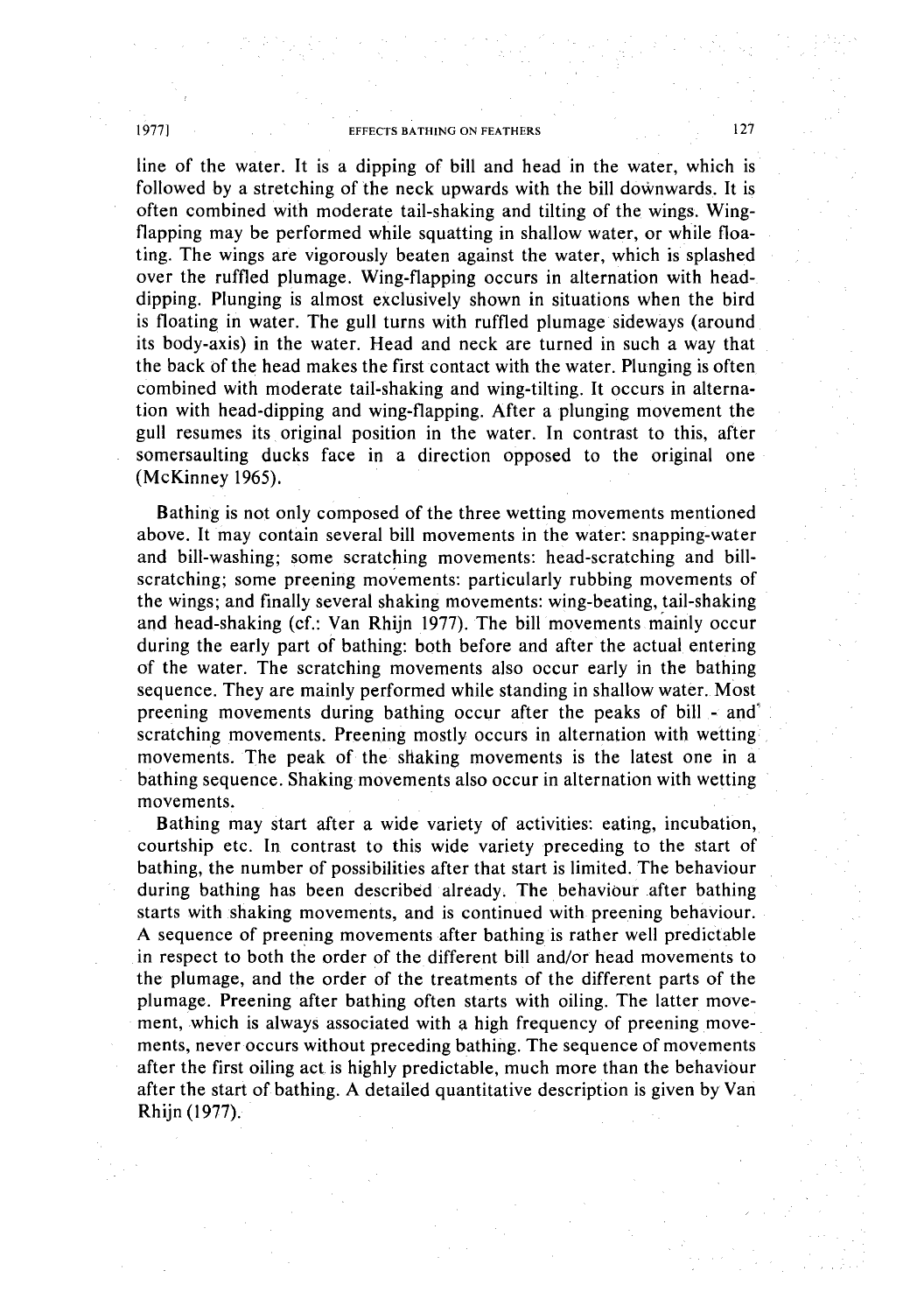From the above paragraphs it becomes clear that bathing must be considered as the main starting point of elaborate sequences of behaviour serving the maintenance of the feathers (at least of the sequences containing oiling). This has been noticed already by other authors, for instance: Kortlandt (1940) who distinguished between autochthonous (with a feather maintenance function, mainly after bathing) and allochthonous (out of context) preening, Van lersel & Bol (1958) who analysed the preening in terns *(Sterna)* after bathing, and Simmons (1964). The latter author suggested that the wetting of the plumage during bathing does not primarily serve the cleansing of the feathers and skin, but that it is mainly performed in order to oil and preen more efficiently.

Although Simmons' suggestion seems to be rather plausible, it has never been experimentally tested. As far as I know, nobody studied the processes acting on the feathers during bathing and subsequent shaking or drying. It is important, however, to analyse these processes in order to make reliable suggestions about the functional significance of bathing. In this paper I shall present some data about the processes mentioned above. It must be marked that these data are not based on experiments with living birds ("in vivo"), but simply with single feathers ("in vitro"). This implies that my data are not unconditionally applicable to a natural situation.

### 2. THE PROCESS OF BECOMING WET

I shall start with a few simple experiments on the process of becoming wet. The underlying question is: which factors determine the amount of water absorbed by the feather? This amount may depend on the nature of the contact with water (intensity, duration, temperature, and surface tension), and on the properties of the feather (presence of oil, size, etcetera).

#### 2.1. NATURE OFTHE WATER CONTACT

A feather may be wetted by laying it carefully on the water surface for some period of time, or it may be immersed once at the start of that period (after immersing the feather floats as in the former procedure), or it may be kept under water during the whole period. Figure lA shows that the water absorbtion by a feather strongly depends on the way the feather was put into contact with water. The hatched columns in Figures 1 and 3 refer to the average dry weights (in milligrams, vertical scales) of the feathers used for the different experiments, while the open columns refer to the average water contents of those feathers in different situations. Figure lA shows the averages of eight secondaries of a tame goose. The water content of each of these feathers was measured once after each of three different kinds of water contacts of 4 minutes: floating on the water (F), one immersion of about one second (I), and kept under water during the whole period (U). After the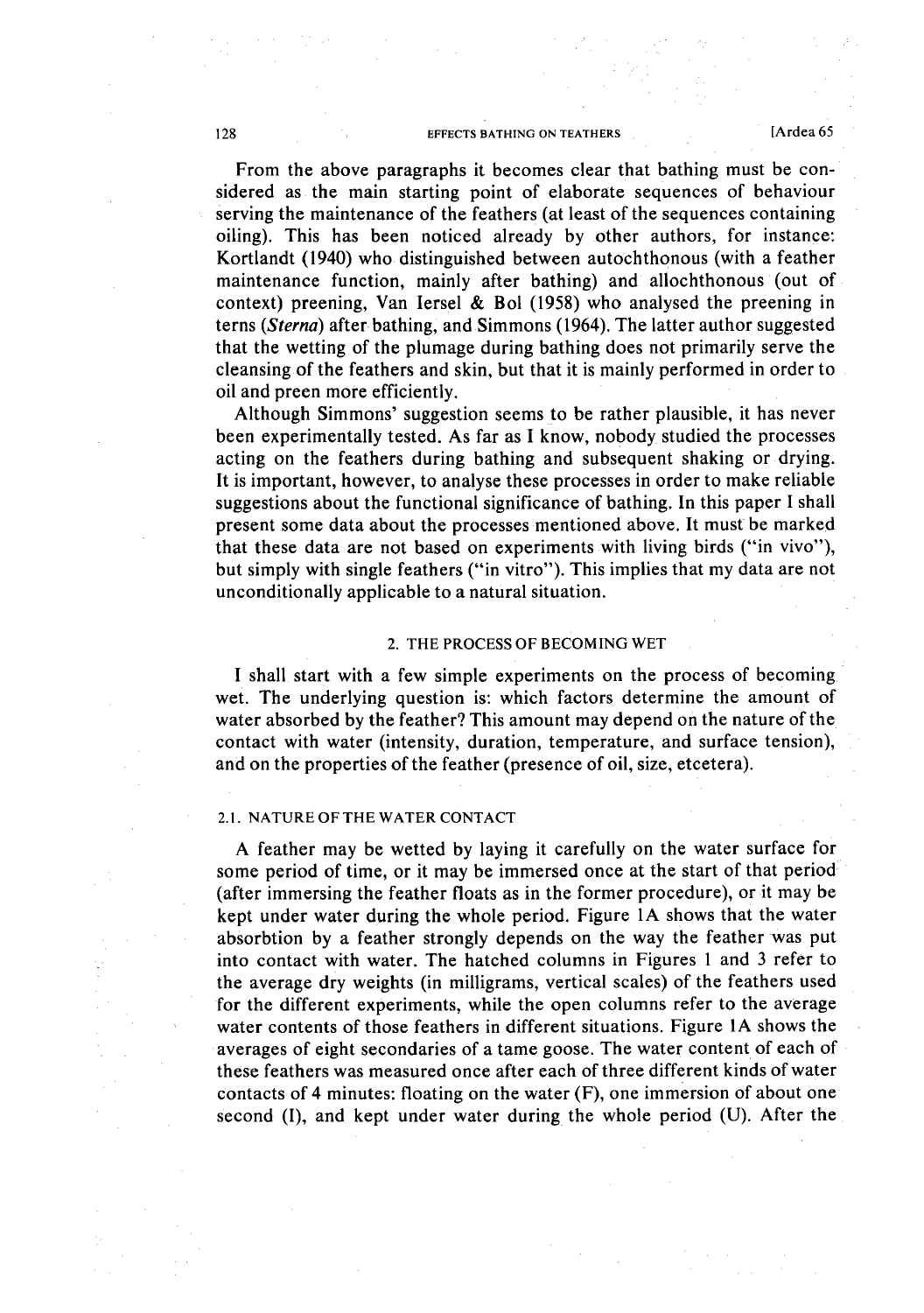

Fig. 1. Average dry weight (D, hatched columns) and average water content of feathers after different treatments. Vertical scales are in milligrams. Solid dots indicate significant differences.

A: eight secondaries of a tame goose;  $F =$  floating, I = one immersion, U = whole period under water. B: seven primaries of a tame duck;  $I =$  immobile,  $M =$  slowly moving under water,  $P =$  plunging in and out of the water. C: four primaries of a tame duck;  $O =$  one immersion,  $\frac{1}{2}$  = one immersion +  $\frac{1}{2}$  hour floating,  $16$  = one immersion + 16 hours floating. D: six secondaries of a Herring Gull at a water temperature of 0, 20, and 40 $^{\circ}$ C. E: six primaries of a Herring Gull; W = clean water, S = soap solution. F: six secondaries of a Herring Gull;  $W = wet$ ,  $V = 30$  seconds in a vertical position after wetting,  $S =$  five vigorous shaking movements after wetting.

contacts the feathers were held vertically for 30 seconds to remove the large water drops attached to the feather's surface, and again 30 seconds later the weights of the feathers were determined. All differences in Figure lA are significant (indicated by solid dots; sign test, one sided,  $p < 0.01$ ).

Figure 1B shows how the movement with the feather influences the amount of water absorbed by the feather. This Figure refers to seven primaries of a tame domestic duck. The water content of each of these feathers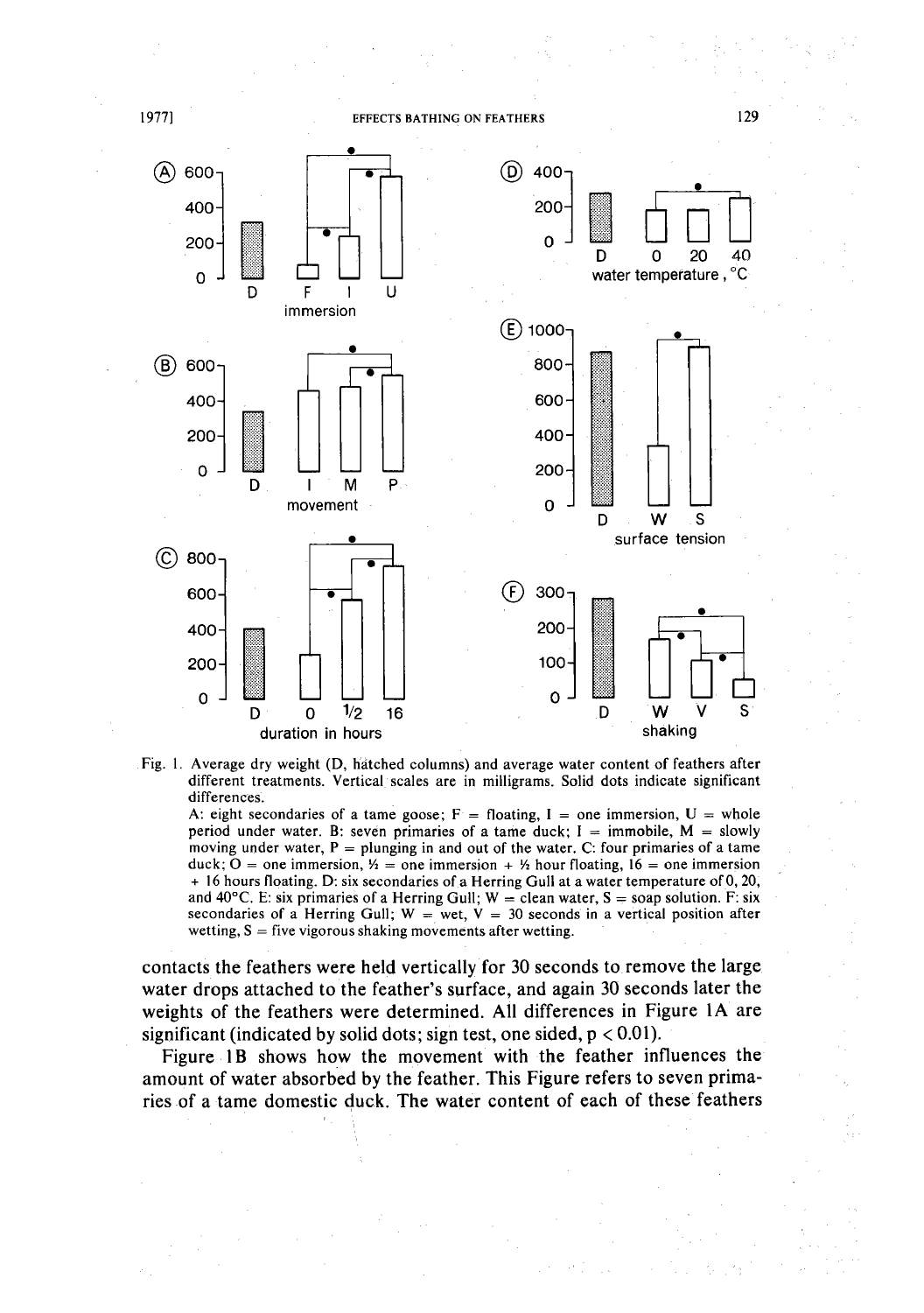was measured once after each of three different kinds of water contacts of 5 minutes: immobile under water (I), slowly moving under water (M), and plunging in and out of the water (P) with a frequency of I per 10 seconds (30 immersions of about 9 seconds). After the contacts the feathers were held vertically for 30 seconds, and again 30 seconds later the weights of the feathers were determined. It appears from this Figure that there are no large differences between the three situations. Nevertheless, the differences between 1 and P, and between M and P are significant (sign test, two sided,  $p < 0.05$ ).

The influence of the duration of the water contact is shown in Figure IC. This Figure refers to four primaries of the tame duck. Three replicates were made of the determination of the water content of each of these feathers after each of three different water contact durations: one single immersion (0), one immersion +  $\frac{1}{2}$  hour in the water  $(\frac{1}{2})$ , and one immersion + 16 hours in the water (16). After the contacts the feathers were held vertically for 30 seconds, and 90 seconds later the weights of the feathers were determined. All differences in Figure IC are significant (sign test, one sided,  $p < 0.01$ ). It can be concluded from this Figure that the process of becoming wet may last several hours.

The influence of the water temperature is shown in Figure 1D. This Figure refers to six secondaries of a Herring Gull. The water content of each of these feathers was measured once after each of the three situations: one immersion + 5 minutes in water of  $0^{\circ}$ C. (O), the same at a water temperature of 20°C. (20), and the same at 40°C. (40). After the contacts the feathers were held vertically for 30 seconds, and again 30 seconds later the weights of the feathers were determined. The difference between 0° and 40° is significant (sign test, two sided,  $p < 0.05$ ); the other differences are not significant. From these findings it could be concluded that only a considerable rise of the temperature of the water causes a perceptible acceleration of the process of becoming wet. However, during the 30 seconds in a vertical position after a contact with water of O°C. only part of the drops of the water on the feather's surface falls off, whereas after contacts with water of 20° or 40° almost all drops of water fall off. Since water drops from the feather's surface can easily be removed by the bird (by shaking movements; see section 3), the net effect of the water temperature on the wetting of a bird's plumage may be stronger than shown in Figure ID.

The effects of the surface tension have been studied by adding a few drops of a soap solution to the water. Rutschke (1960) demonstrated that the waterproofing of a bird's plumage can be destroyed by lowering the surface tension. It can be seen from Figure IE and Table I (third column) that the amount of water absorbed by the feather increases strongly as the surface tension decreases. Figure IE refers to six primaries of a Herring Gull. Two replicates were made of the determination of the water content of each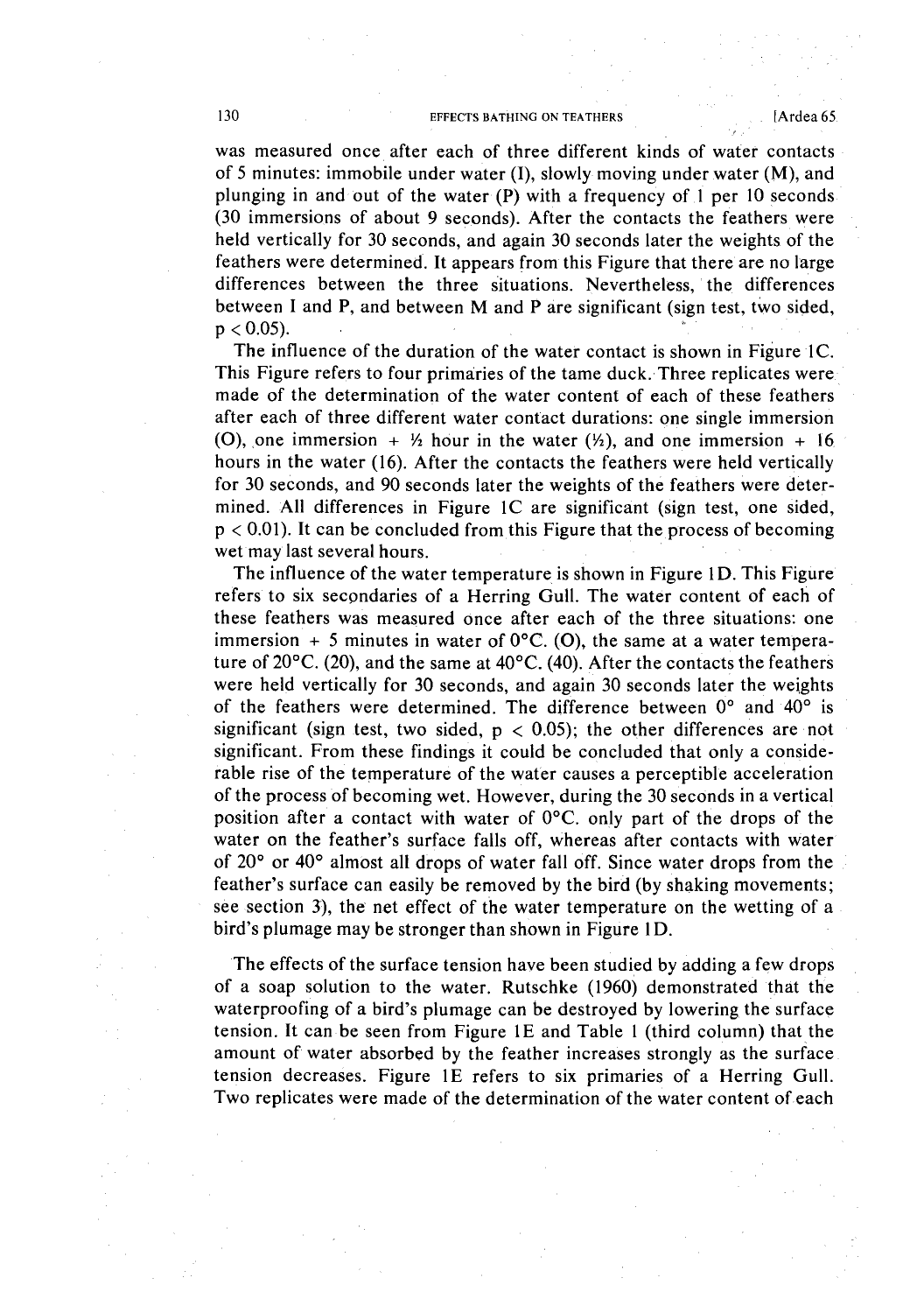of these feathers after each of the two situations: one immersion  $+5$  minutes. in clean water (W), and one immersion  $+5$  minutes in soap water (S). After the contacts the feathers'were vigorously shaken, and next (l minute after the contacts) the weights of the feathers were determined. The difference between both situations in Figure 1E is significant (sign test, one sided,

|                                                                                                                                                                                                                                                      |                                                                          |                                                             | water absorbtion as a percentage of                                        |                                                          |  |
|------------------------------------------------------------------------------------------------------------------------------------------------------------------------------------------------------------------------------------------------------|--------------------------------------------------------------------------|-------------------------------------------------------------|----------------------------------------------------------------------------|----------------------------------------------------------|--|
|                                                                                                                                                                                                                                                      |                                                                          | dry<br>weight                                               | absorbtion<br>in clean<br>water                                            | absorbtion<br>while oil<br>on feather                    |  |
|                                                                                                                                                                                                                                                      | dry<br>weight<br>in mg.                                                  | clean<br>water<br>+ oil                                     | soap<br>solution<br>+ oil                                                  | clean<br>water<br>— oil                                  |  |
| wing feathers:<br>primaries<br>their upper greater coverts<br>their under greater coverts<br>secondaries<br>their upper coverts: large<br>the same: middle and small<br>their under coverts: large<br>the same: middle and small<br>marginal coverts | 354<br>72<br>26<br>148<br>30<br>11<br>40<br>$\overline{7}$<br>$\ddot{3}$ | 127<br>149<br>330<br>157<br>247<br>256<br>270<br>347<br>331 | 127<br>$174*$<br>137<br>$206*$<br>$193*$<br>268*<br>158*<br>$171*$<br>242* | 98<br>89<br>127<br>81<br>73<br>113<br>109<br>123<br>91.  |  |
| tail feathers:<br>rectrices<br>upper coverts<br>under coverts                                                                                                                                                                                        | 76<br>22<br>13                                                           | 180<br>314<br>258                                           | 169<br>424*<br>393*                                                        | 99<br>88<br>138                                          |  |
| body feathers:<br>head<br>back<br>surroundings of oil gland<br>shoulder<br>throat<br>breast<br>flank<br>belly                                                                                                                                        | 10<br>20<br>60<br>6<br>28<br>35<br>5                                     | 800<br>417<br>160<br>156<br>238<br>218<br>160<br>586        | 206*<br>$238*$<br>597*<br>286*<br>535*<br>232*<br>278*<br>$265*$           | 72<br>134<br>195*<br>109<br>$242*$<br>158*<br>169<br>141 |  |

Table I. Wettability of different duck feathers in different situations

 $p < 0.01$ ). Table 1 refers to hundred-twenty feathers (six feathers from each of twenty regions) of the tame duck. The water content of each of these feathers was measured once after each of the two situations: one immersion + 5 minutes in clean water (second column), and one immersion + 5 minutes in soap water (third column). After the contacts the feathers were held vertically for 30 .seconds, and again 30 seconds later the weights of the feathers Were determined. The average water contents in the second column are expressed as percentages of the dry weights (first column). The average water contents in the third column are expressed as percentages of the water absorbtion in the control experiment, viz. in clean water (second column). All percentages in the third column are larger than 100. Thus, in soap water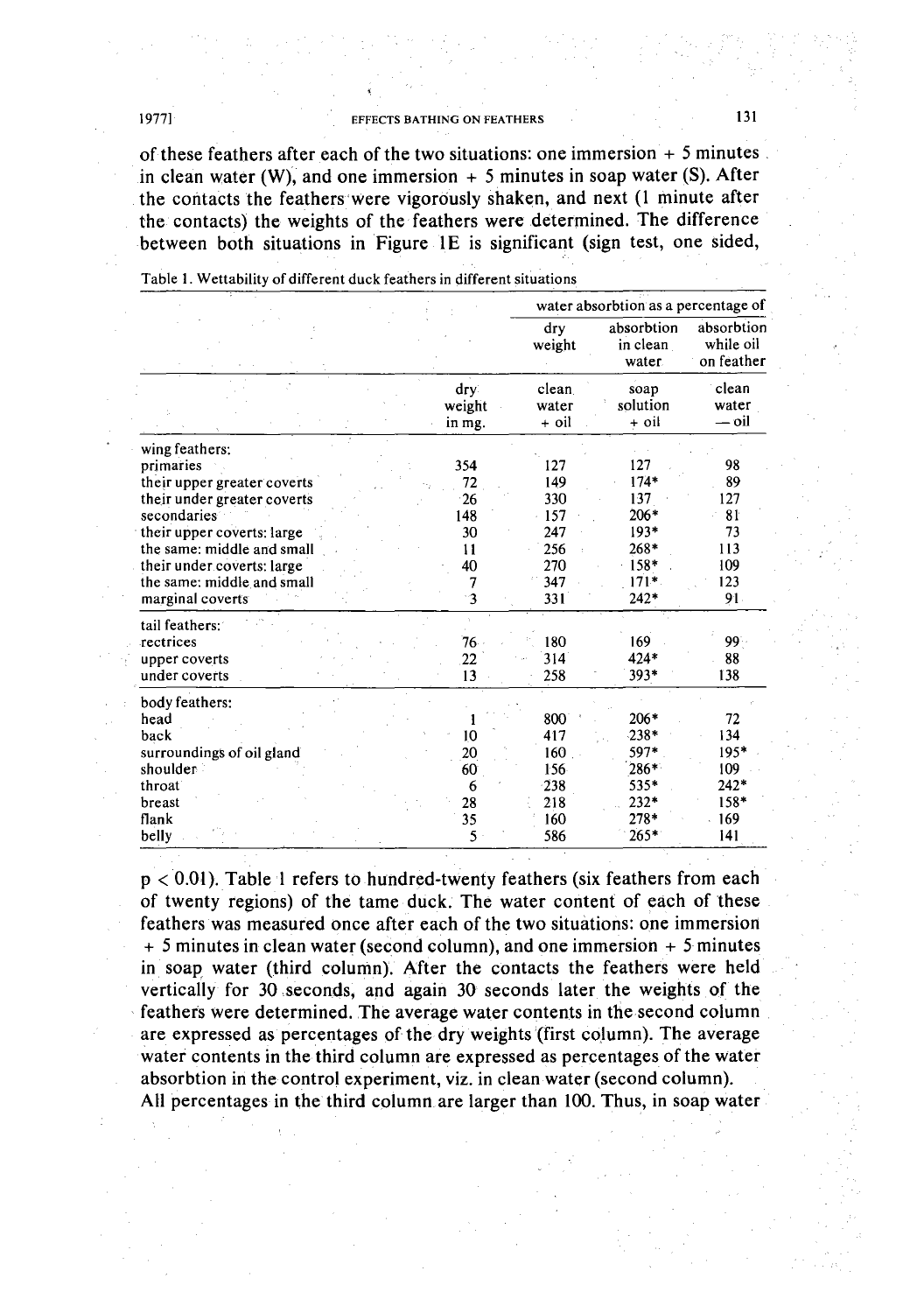a feather is wetted more intensively than in clean water. In 17 (out of 20) feather regions the difference is significant (indicated by asterisks; Wilcoxon's test, one sided,  $p < 0.05$ ).

### 2.2. PROPERTIES OF THE FEATHER

One might imagine that preen oil protects a feather against the ill-effects of water. However, the exact function of oiling is rather uncertain, despite much speculation and experiment. Elder (1954) showed that ducks of several species, which had been surgically deprived of their oil glands before reaching the age of ten days, became water logged when entering the water, and were subject to a high mortality rate before reaching maturity. The feathers of these birds appeared unusually dry, and the bills and feet tended to become scaly. Fabricius (1959) could not confirm these findings in a similar experiment, although of a much shorter duration: about one week, whereas Elder was able to follow some birds for several years. Fabricius found that the appearance and the water repellent quality of the feathers was strongly associated with the amount of time spent preening by the bird (irrespective of the application of oil). Rutschke (1960) showed that (complete?) experimental removal of the oil on the belly feathers of ducklings and adult ducks, does not affect the buoyancy of the birds. From these experiments it seems that there is no direct relation between preen oil and waterproofing of a bird. The finding that preen oil quickly penetrates into the medulla cells of the shaft and the barbs of feathers (Rutschke 1960), may indicate that it plays a role in maintaining the elasticity of the different parts of the feathers. Thus, indirectly (via the structural properties of the feather) preen oil may (in the long run) be important in keeping the bird waterproof.

In the fourth column of Table 1 some information is given about the effect of removing oil from the feathers (with benzol and ethanol) on water absorbtion. The water content of each of the hundred-twenty feathers was measured once after one immersion  $+5$  minutes in clean water. The average water contents in the fourth column are expressed as percentages of the water absorbtion of the same feathers in a control experiment, viz. before the removal of oil (second column). In only 12 (out of 20) cases water absorbtion is increased after removal of oil (percentage in the fourth column larger than 100); 3 of these cases are significant (indicated by asterisks; Wilcoxon's test, two sided,  $p < 0.05$ ). The effect of removing oil is much lower than the effect of lowering the surface tension of the water: all percentages in the fourth column are smaller than the percentages in the third column.

It is interesting to see which feathers seem to be more or less protected by oil (percentages above 100), namely: all under coverts, the whole ventral side of the bird (throat, breast, flank, and belly), and part of the dorsal side of the bird (back and surroundings of oil gland). Thus, it seemsthat there is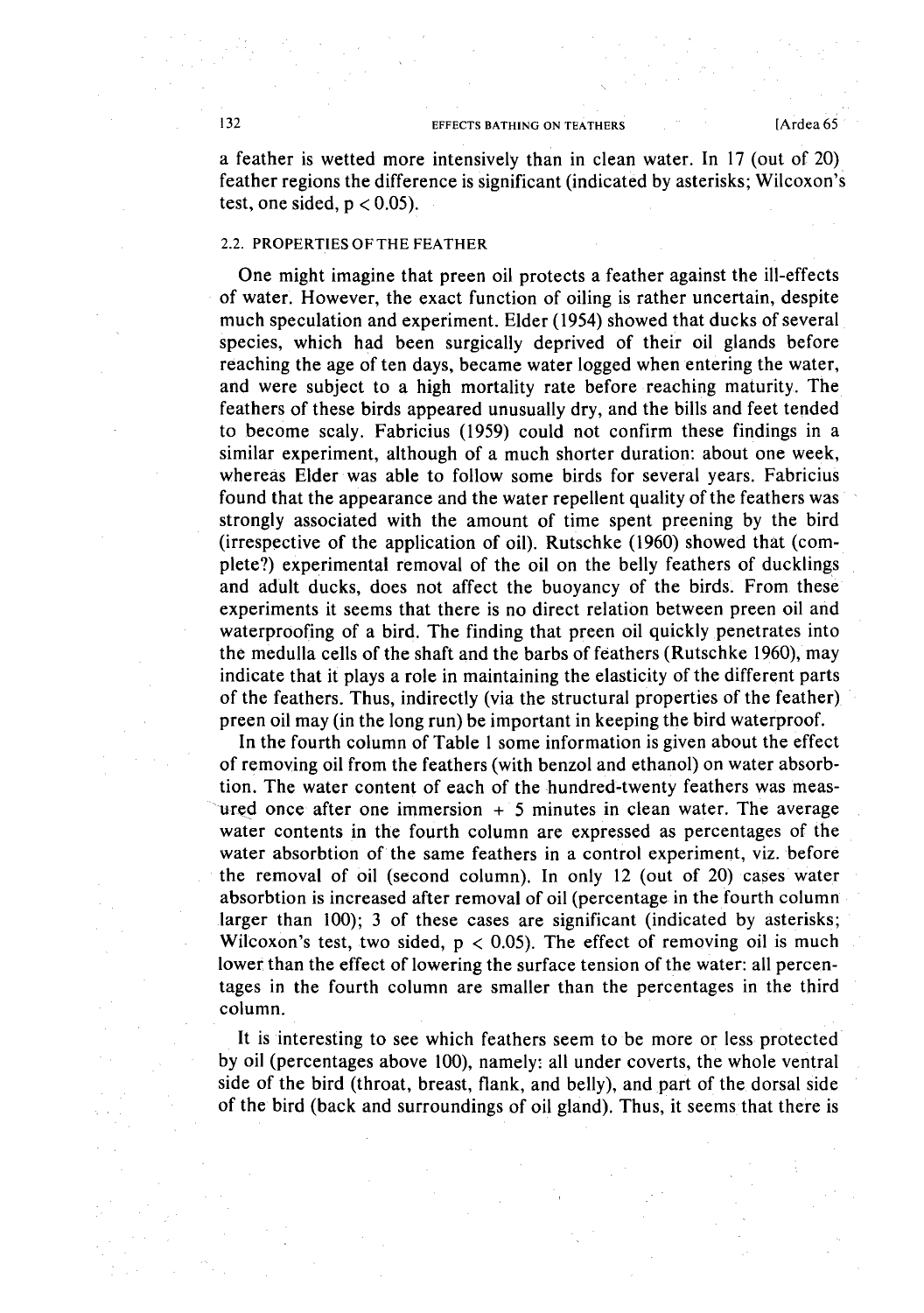a correlation between the degree of protection by oil and the probability of being exposed to water for swimming (ventral side of the bird). It is strange that there is no clear correlation between the orientation of the preening movements of a bird during oiling and the degree of protection by oil of the different regions. A considerable number of movements during oiling (cf.: Van Rhijn 1977) is directed towards the pinions (primaries and secondaries), the wingbow (marginal coverts), and the outside of the wing (upper secondary coverts). The amount of fat in the feathers of the different regions was estimated by means of Sudan **III** stain (intensity of the colour and the number of droplets per surface unit). This method failed to show a relation between the amount of oil present in the feather and the degree of protection by oil.

The size of the feather may be important too in the process of becoming wet. This can also be seen from Table I: the percentage of water absorbed after a contact with clean water, while oil is still present on the feather, may be different for feathers from different regions (second column). The dry weight of the feather (first column) and the percentage of absorbed water seem to be negatively correlated: the primaries are heaviest and absorb the lowest percentage, while the head feathers are lightest and absorb the highest percentage. A comparison between the first two columns yields a Spearman's rank coefficient  $r = -0.81$ , which is highly significant for  $n = 20$ (two sided,  $p < 0.001$ ). This negative correlation may be due to the fact that in large (heavy) feathers the feather-surface per milligram feather weight is much smaller than in small feathers. The size of the feathersurface. must be one of the factors determining the amount of water to be absorbed. Besides, morphological features like ratio between length and width of the feather, distance between barbs, solidity of the shaft, etcetera, may play important roles.

### 3. THE PROCESS OF BECOMING DRY

A considerable part of the water absorbed by a bird's plumage during bathing will be removed by the bird by means of vigorous wing-beats, head-, tail- and body-shakes. The remaining part of the water disappears by evaporation. For single feathers in the plumage a third factor may have an influence on drying, namely the water absorbtion by neighbouring dry feathers. The former two factors will be further analysed.

Figure IF shows to what extent the shaking movements may playa role. This simulation refers to six secondaries of a Herring Gull. The water content (after one immersion  $+5$  minutes in water) of each of these feathers was measured once after each of the three situations: no shaking or vertical position (Wet), 30 seconds in a vertical position (Vertical), and five vigorous shaking movements by hand (Shaking). Weights were determined 1 minute after the last contact with water. All differences in Figure 1F are significant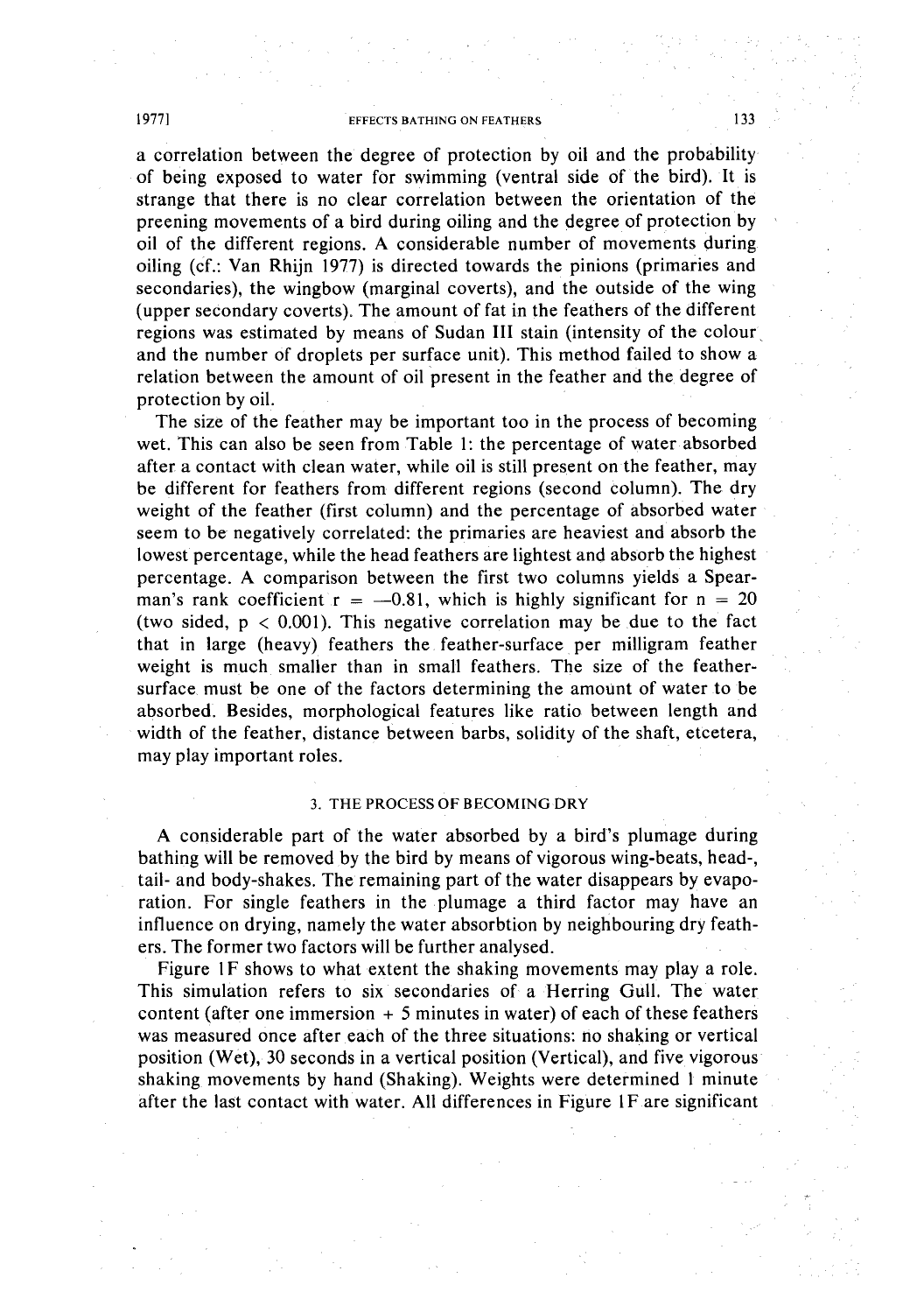

Fig. 2. Decrement of the water content of a secondary of a Herring Gull after 5 minutes in water with subsequently 30 seconds in a vertical position (open circles), and with five vigorous shaking movements (solid dots). The decrement of a piece of filter paper is indicated by the third curve. .

(sign test, one sided,  $p < 0.05$ ). The effect of the five vigorous shaking movements in particular, is very strong: about 70% of the water of a wet feather was removed by shaking.

The decrement of the water content of a feather by evaporation is shown in Figure 2. Two series of measurements were carried out on one secondary of a Herring Gull. This secondary was for the two treatments exposed to one  $immersion + 5 minutes in water; after that is was either held in a vertical$ position for 30 seconds (open circles), or it was 5 times vigorously shaken (solid dots). Finally the feather was placed (with its calamus) in a stand on a balance, in such a way, that the feather-vance and the rhachis were in contact with air only. In this position the water content of the feather was measured every two minutes during I hour, the first measurement about I minute after the last contact with water.

To understand the shapes of both graphs a comparison has been made with another evaporation process, referring to the water absorbed by a piece of filter paper. This piece was moderately and evenly wetted, and placed on a slide on the balance. The decrement of its water content is indicated with the smooth line in Figure 2. This decrement appears to be almost linear, while in both series of measurements on the feather the decrement is obviously non-linear. The linearity in the case of the piece of filter paper is due to the fact that the surface of evaporation is constant during the process: the water remains evenly distributed over the piece of paper. The nonlinearity in the case of the feather is (at least partly) due to the fact that· the surface of evaporation becomes smaller during the process: the water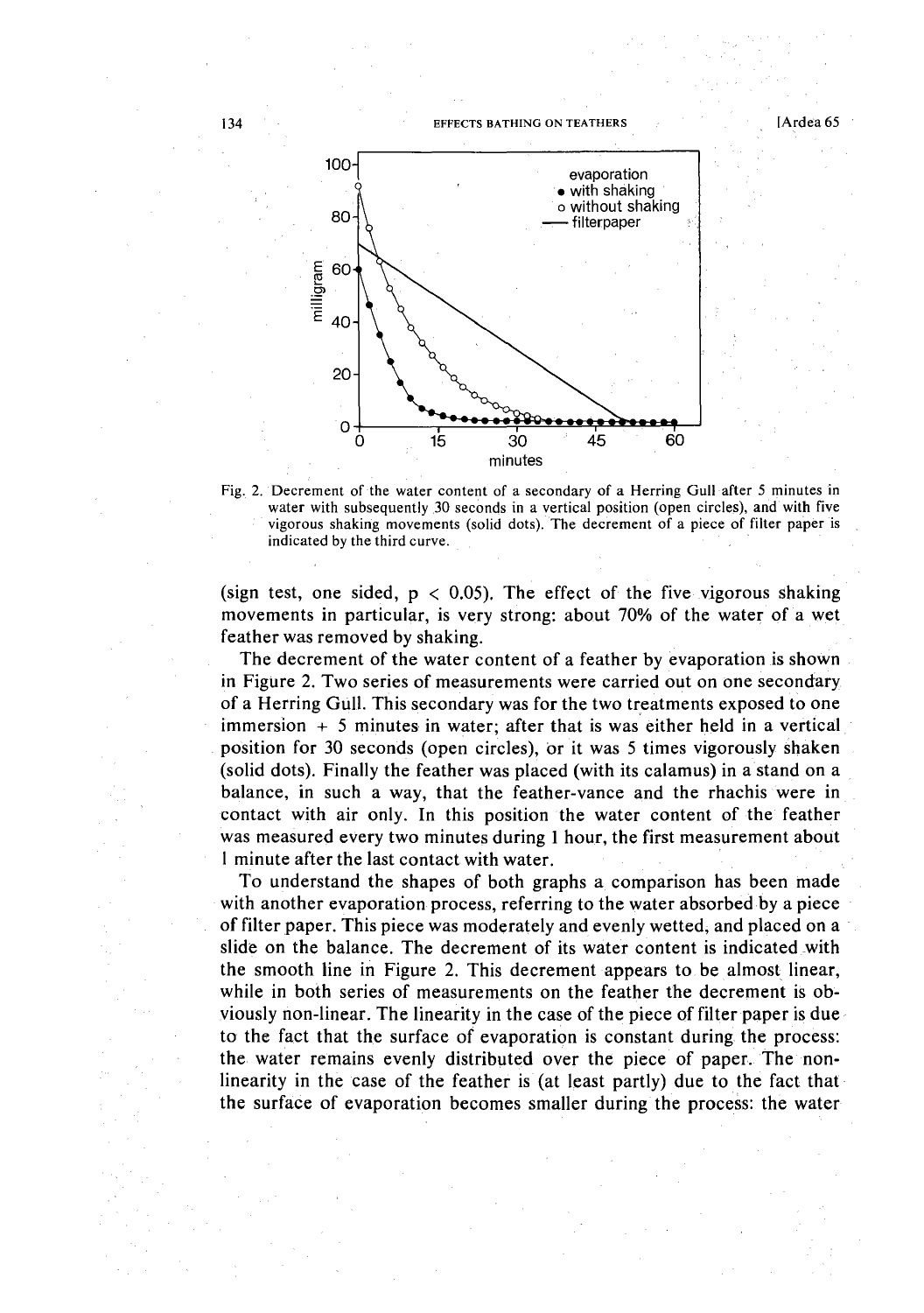is not evenly distributed, some parts of the feather dry quicker than other parts.

A comparison between evaporation after shaking (solid dots) and evaporation after 30 seconds in a vertical position (open circles) reveals that the process is more rapid in the former (steeper angle of inclination). This phenomenon is probably due to the fact that the water which is not removed by shaking, is (by the same shaking movement) distributed in very tiny .droplets over the whole feather (large surface of evaporation), whereas without shaking the water remains in rather large drops (small surface of evaporation). We may thus conclude that for the process of becoming dry shaking is important in two respects:  $(1)$  the direct removal of a considerable part of the absorbed water, and (2) the acceleration of the evaporation of the remaining part of the water by means of an enlargement of the surface of evaporation.

# 4. INTERACTION BETWEEN WETTING AND DRYING

Bathing is frequently interrupted by shaking- and preening movements. Such interruptions last from a few seconds up to several minutes. It often occurs that the bird leaves the water during these interruptions, and thus, that the process of becoming dry is set in action. It may be questioned now to what extent the partial drying during interruptions of bathing influences the wetting during subsequent water contact.

To find an answer to the above question I designed an experiment in which the feathers were exposed to the following wetting and drying regimes: (A) I minute under water, 2 minutes out of the water, and again 1 minute under water,  $(B)$  as A but all durations doubled,  $(C)$  as A but all durations quadrupled, (D) 8 minutes under water, and  $(E)$ ,  $(F)$  and  $(G)$  as A, B and C, but per 2 minutes out of the water five vigorous shaking movements. After the contacts the feathers were held vertically for 30 seconds (except after the first contacts of regimes  $(E)$ ,  $(F)$  and  $(G)$ , and again 30 seconds later the weights of the feathers were determined. The experiment was done with seven primaries of the tame duck, each of which was exposed once to the seven regimes.

The results are shown in Figure 3. The solid dots refer to the situations without shaking, the open circles to situations with shaking (here the weights were only determined after the second contact). The two measurements in each of the situations (A), (B) and (C) are connected with lines. Points referring to similar total durations of water contacts (either the first contact, or the sum of both contacts) are drawn on the same vertical. The moments of weight determinations are indicated with arrows in the wetting and drying schemes in Figure 3.

The following conclusions can be drawn from this Figure: (a) in situations (A), (B) and (C) the water content after the second contact is higher than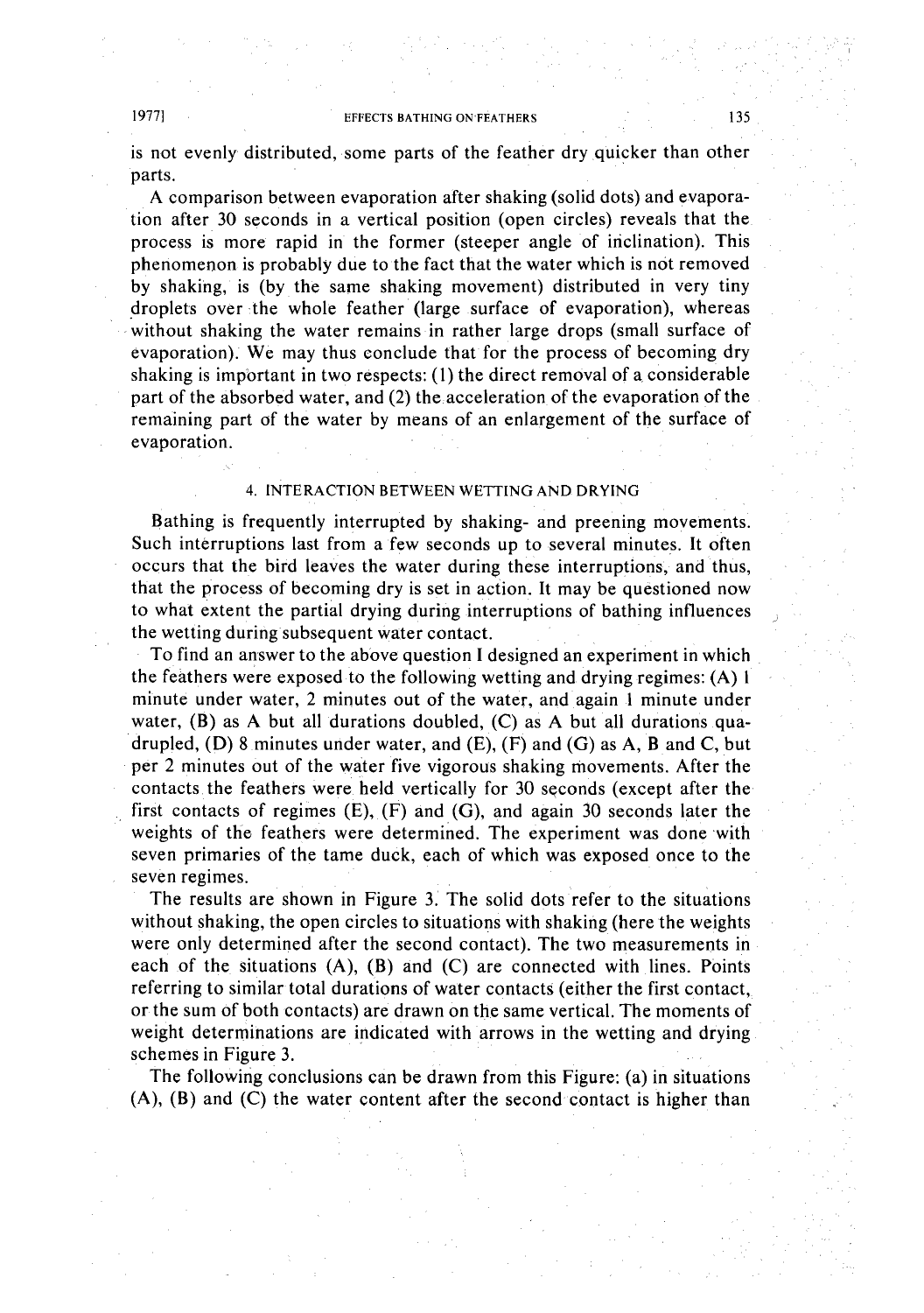

Fig. 3. Average dry weight (hatched column) and average water content of seven primaries of a tame duck after different treatments. Wetting schemes are given below: black bars refer to water contacts, arrows to measurements. Schemes and corresponding data are indicated by the same letters. Open circles refer to experiments with shaking during the pause between the water contacts. Measurements after water contacts of similar total durations are given on the same vertical.

after the first contact (sign test, one sided,  $p < 0.01$ ), (b) the water content after the second contact is higher in situations without shaking than· in situations with shaking between the first and the second contact (sign test, one sided,  $p < 0.01$ , (c) the water content after two contacts separated by a pause is higher than the water content after one uninterrupted contact with a similar total duration (sign test, two sided,  $p < 0.01$ ), and (d) even the water content after two contacts separated by shaking seems to be higher than the water content after one uninterrupted contact with a similar total duration (not significant). The first and the second conclusion (a and b) are not very surprising, the third and the fourth conclusion, however, are quite unexpected.

One might imagine that the increased water absorbtion in situations of interrupted water contact was due to the fact that the feather was immersed twice instead of once at uninterrupted contact. It was shown in Figure 1B that water absorbtion can be enlarged by more immersions (column I with one immersion versus column P with thirty immersions). However, the increase by one extra immersion is certainly too small to give a satisfactory explanation for the difference between interrupted and uninterrupted water contacts. A more elegant hypothesis is based on the assumption that water absorbtion by the feather is the result of two processes: (I) the attachment of water to the feather's surface (an instantaneous process taking place when the feather contacts water), and (2) the penetration of the water into the feather (a long lasting process continuing as long as water adheres to the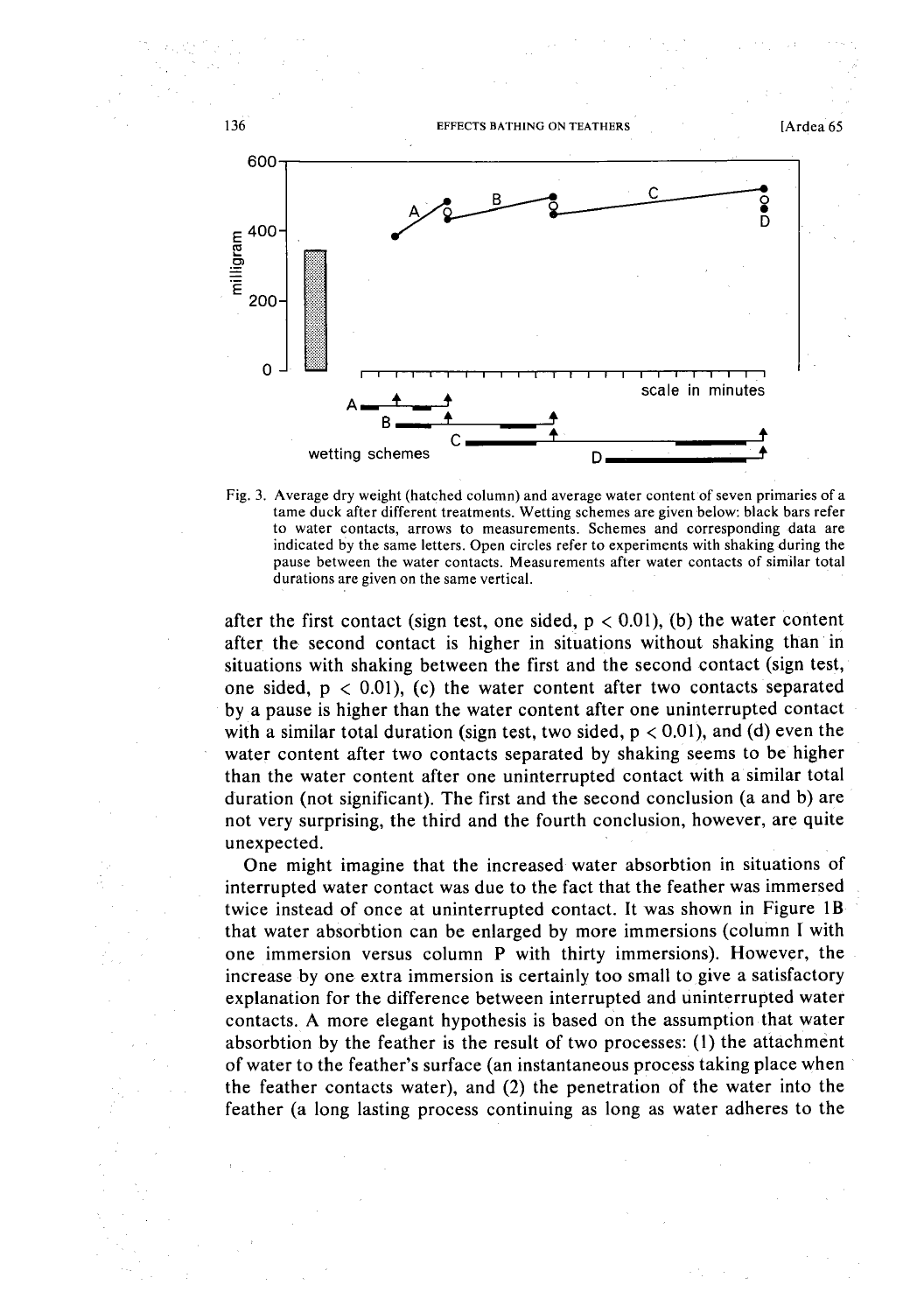feather's surface). Thus, immediately after bathing, the water content of the interior of a feather is supposed to increase by penetration from the outer surface, whereas the quantity of the water attached to the feather's surface decreases by penetration into the feather and drying (shaking, evaporation, and absorbtion by neighbouring feathers).

## 5. CONSEQUENCES OF WETTING

Simmons (1964) states that "drenching could seriously damage the feathers by rendering them brittle and weak, rob the bird of flight, and in the case of water birds, destroy waterproofing and buoyancy" (p. 279). To measure the slackness of feathers, I examined how far they were bending if exposed to a certain force. To this end the rhachis was put in a clip, in such a way, that its proximal 5 centimeters  $(+)$  the proximal 5 centimeters of the vane) and the calamus were kept about horizontally with the convex side below, and were in contact with air only. The bending was defined as the vertical displacement of the top of the calamus after attaching a weight of 50 grams on the boundary between calamus and rhachis. It turned out that a considerable number of feathers cracked when this weight was attached after wetting, although the same weight could be borne in a dry condition. The slackness (in arbitrary units) of six primaries of the tame duck before and 2, 10, and 50 minutes after 1, 5, or 25 minutes under water is indicated in Figure 4. After the contacts the feathers were held vertically for 30 seconds. This Figure shows that (I) there is a positive relation between the duration of water contact and the degree of slackness, and (2) particularly for short durations of water contacts the degree of slackness seems to increase during the first 10 minutes after wetting. These findings may be associated with the two-stage process sketched earlier. It is plausible that the degree of bending is a function of the water content of the interior of the feather.

The effect of wetting on waterproofing of a bird has been studied by attaching pieces of feather-vane with some vaseline across the lower opening of a transparant tube. This tube was slowly pushed vertically into the water. At the moment that the water penetrated the piece of vane, the distance between water surface and lower opening of the tube was measured. Dry pieces of vane could be immersed several (2-6) centimeters before starting to become pervious to water, on the other hand, pieces of vane which were wet on the inside (within the tube) could not be immersed without leaking.

Wetting is an expedient to change the setting of hair (water wave). It is plausible that wetting in combination with pressure also influences the shape of a feather. To investigate this phenomenon four primaries and four secondaries of a tame goose were exposed to the following treatments: (I) 5 hours under pressure, than 19 hours rest, followed by I hour wetting and 5 hours drying; and (2) 1 hour wetting and than as (I). The pressure was used to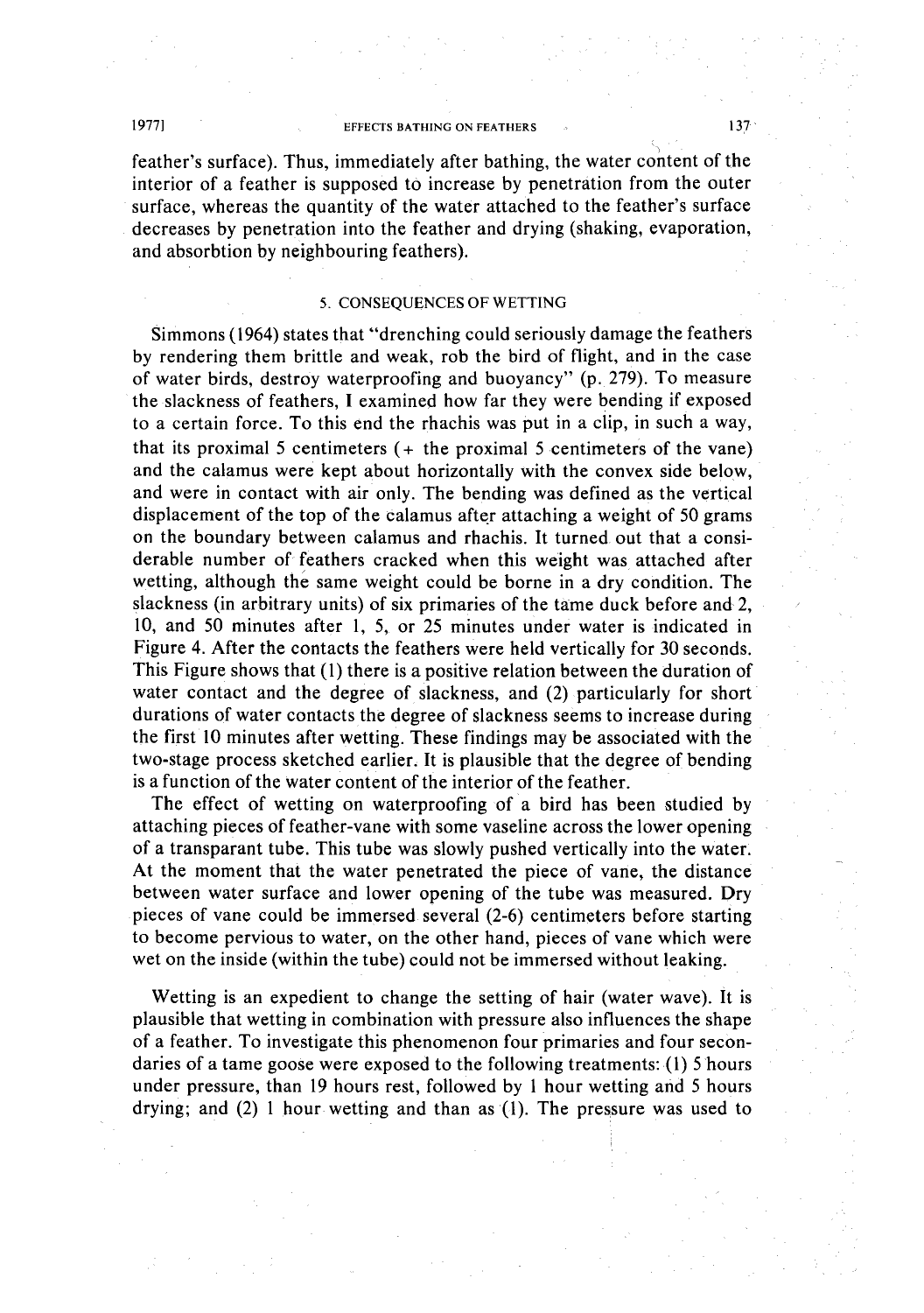

Fig. 4. Slackness (in arbitrary units) before, and 2, 10 and 50 minutes after water contacts of I  $(dots)$ , 5 (circles), and 25 minutes (squares) of six primaries of a tame duck.

enlarge the bend of the shaft in the case of the primaries, and to enlarge the bend of the vane (and thus of the barbs) in the case of the secondaries. The bend of a primary was measured by means of the perpendicular from the top of the feather to the straight line through the calamus. The bend of the vane of a secondary was defined as the reciprocal of the distance between the margins of the vane, 5 centimeters from the top of the feather. Measurements were executed (1) before the pressure, respectively the first wetting in the second treatment, (2) immediately after the pressure, (3) 1 hour later, (4) 18 hours later, and (5) after wetting  $+$  drying. The results (in arbitrary units) are shown in Figure 5. The first treatment (pressure without wetting) is indicated with circles, the second (pressure with preceding wetting) with dots. It turns out that the second treatment causes a stronger and more permanent bend· than the first treatment. Additionally, it is obvious that the original shape is restored after wetting and drying without pressure.

Finally something can be said on the cleansing effect of wetting. Measurements on the feathers of Table 1 revealed that (1) after the first wetting in clean water the dry weight decreased by 2.6% (sign test, two sided,  $p <$ 0.01), (2) after subsequent wetting in clean water no further decrease could be noticed, but (3) after the following wetting in soap water and after extraction of fat, a decrease of 3.6% was observed (sign test, two sided,  $p < 0.01$ ). It is unlikely that this decrease was only due to the extraction of lipids. Bollinger & Varga (1961) found that feathers contain approximately 2% of lipids which are extractable with ether or chloroform. If the decrease of 3.6% was not only due to the loss of fat and to corrosion of the feather by soap and/or benzol  $+$  ethanol, we may conclude that simply wetting in 'clean water is not sufficient to remove all dirt from a feather. Thus, a bird has to perform, cleansing behaviour", additional to simply wetting.

138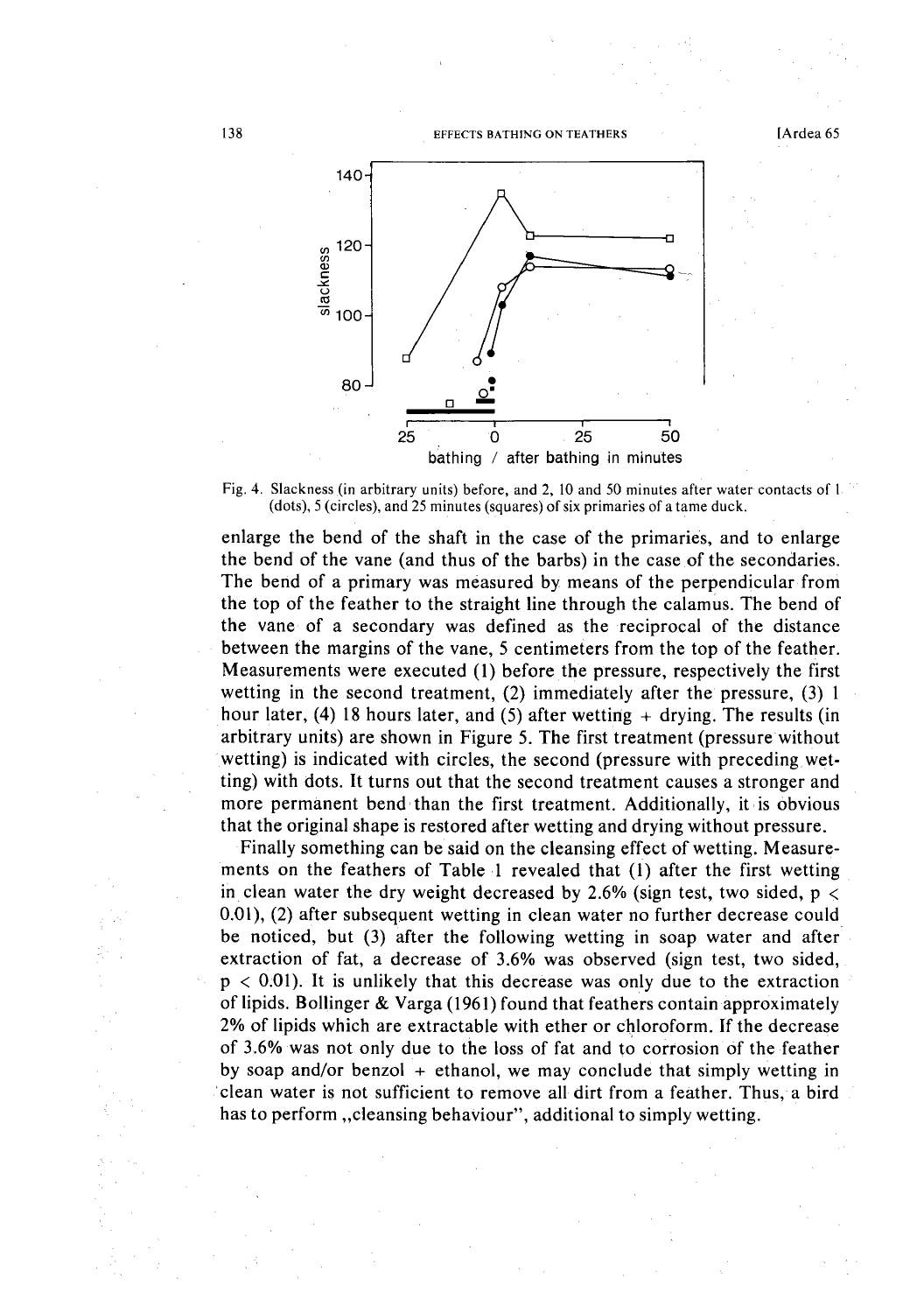139



Fig. 5. Influence of pressure (white bars with arrows) on the bending (in arbitrary units) of wet (solid dots) and dry (open circles) feathers of a tame goose,and influence of wetting  $(black bar) + subsequent drying (white bar with sun) on bended features.$ 

#### 6. EFFECTS OF BATHING

### 6.1. COMPARISON BETWEEN SIMULATED AND NATURAL WETTING

The amount of water absorbed by a feather, as measured in the experiments described above, ranges between 25% and 800% of the dry weight of that feather. Since the data were mainly based on samples of large feathers (primaries and secondaries), which absorb a relatively small amount of water (section 2.2.), the average water absorbtion by a feather certainly exceeds the average dry weight of a feather. If the water absorbtion of the whole plumage of a bird during natural wetting would be in the same range, it should lead to a considerable rise of the body weight of the bathing bird, and to a gradual drenching during a prolonged water contact. Water birds, however, do not seem to lie deeper in the water after bathing than before, and they do not look wetter after a long stay in the water than after a short. On the contrary, with a few exceptions (e.g. cormorants), water birds do not look wet at all after a normal water contact; after intensive bathing a water bird may even look drier than before (Swennen 1977). This strongly contrasts with the appearance of the experimental feathers after wetting: they normally seemed to be rather soaked.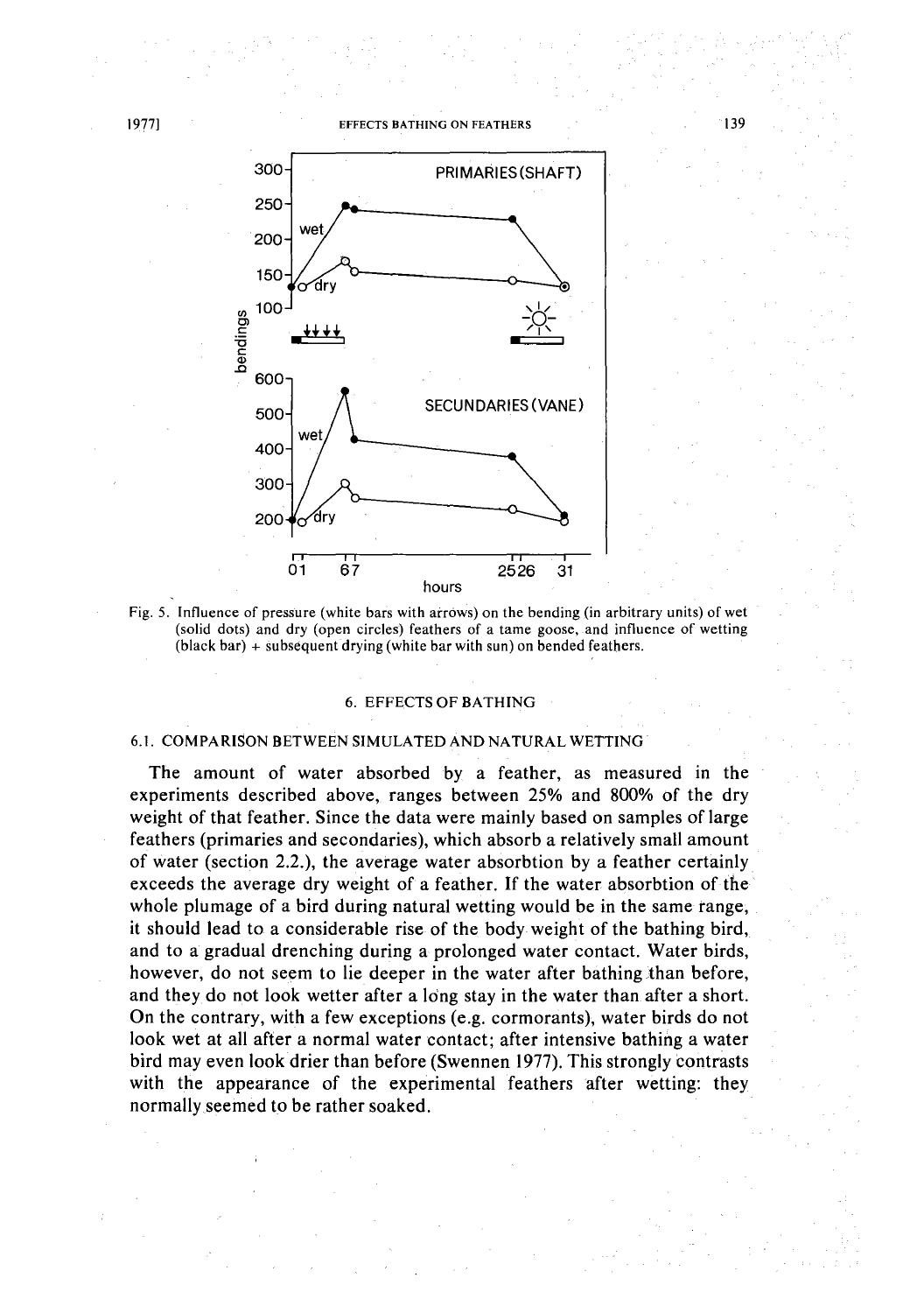One of the factors responsible for the large amount of water absorbed by the experimental feathers may be connected with pollution in the water and/or on the feather's surface. Pollution decreases the surface tension of the water. It has been shown by Swennen (1977) that the water repellent properties of a bird's plumage are strongly dependent on the quality of the water. In my experiments this water quality may be negatively influenced by (1) the use of containers which were not very clean, (2) by leaving the water for several days in these containers, and (3) by using this water for several feathers which were manipulated by hand. This, however, cannot be the whole story, since ducks and gulls do not look soaked at all after bathing in water, the quality of which is comparable to that in my experiments.

The low water absorbtion during natural wetting may also be associated to the fact that a considerable part of the plumage never comes into direct contact with water during bathing. Water transfer from the contour feathers towards the underlaying down packet is prohibited by an infinite number of air cavities between the feathers. By these cavities two-sided wetting of a feather (and thus leaking: section 5) is minimal. On the other hand, all experimental feathers were directly exposed to the water, most of them even with the two sides of their vanes, resulting in an easy penetration of water between barbs and barbules.

# 6.2. EFFECTS OF THE SEPARATE BATHING MOVEMENTS

To conclude this paper, I shall try to connect some of the previous results with the processes occurring during the bathing movements of a Herring Gull. To this end I shall consider the consequences of both the three wetting movements (head-dipping, wing-flapping, and plunging) and the other movements occurring during bathing (bill-, scratching-, preening-, and shaking movements). Before entering into the details of the separate movements, some data will be presented about the general properties of

| type of wetting<br>behaviour                      | number of<br>observations<br>(% of total) | frequencies (averages and extremes)<br>of the three wetting movements |                   |            |
|---------------------------------------------------|-------------------------------------------|-----------------------------------------------------------------------|-------------------|------------|
|                                                   |                                           | head-<br>dipping                                                      | wing-<br>flapping | plunging   |
| no wetting                                        | 62 (31%)                                  |                                                                       |                   |            |
| only head-dipping                                 | 72 (35%)                                  | $51(1 - 151)$                                                         |                   |            |
| head-dipping $+$<br>wing-flapping                 | 61 (30%)                                  | $79(37 - 149)$                                                        | $5(1-15)$ .       |            |
| head-dipping $+$<br>wing-flapping $+$<br>plunging | $8(4\%)$                                  | $89(50 - 140)$                                                        | $11(5-14)$        | $16(1-46)$ |

Table 2. Occurrence of wetting movements after deprivation of bathing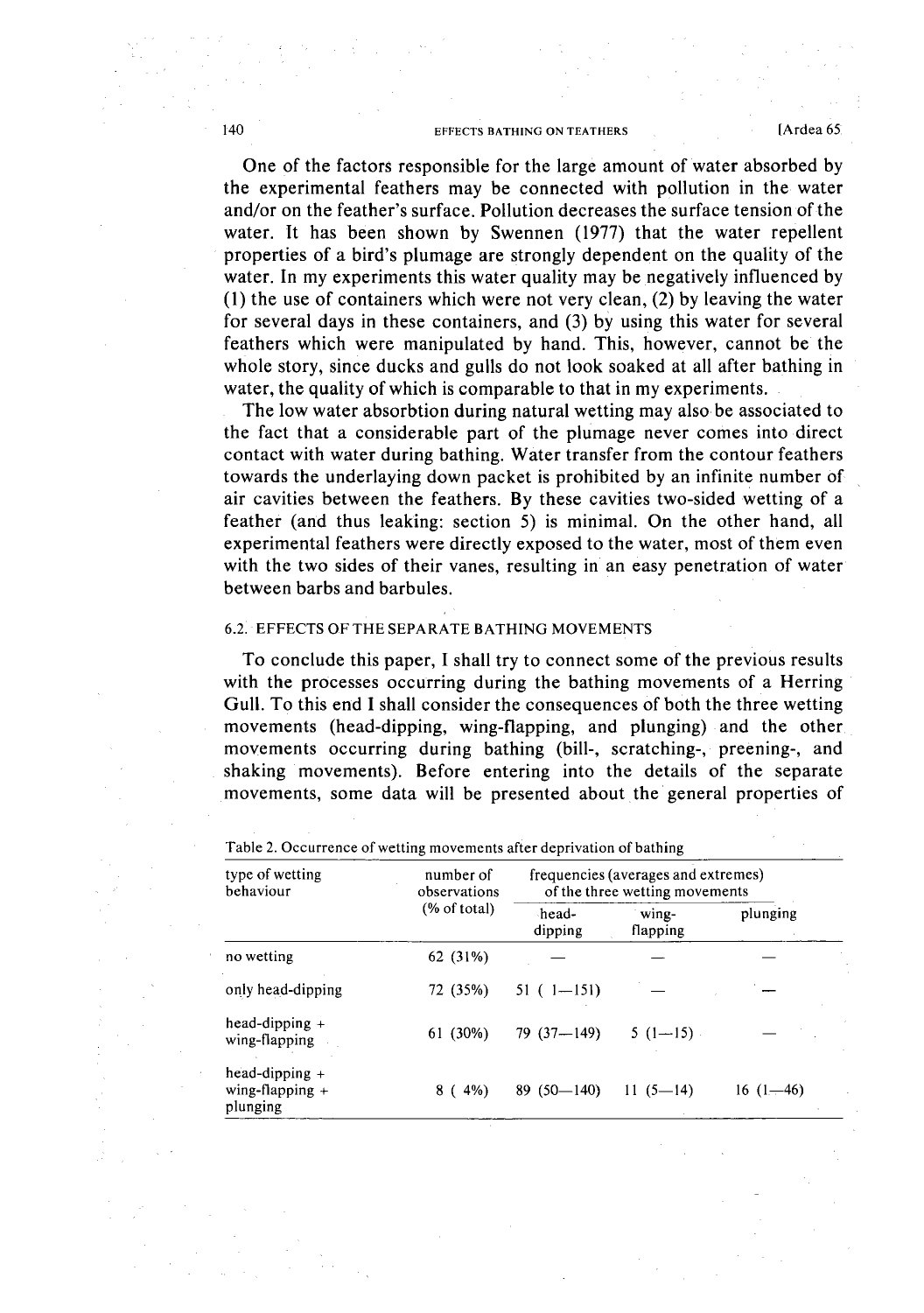bathing sequences. The occurrence of the three wetting movements is indicated in Table 2, which is based upon two-hundred-and-three 1/2-hour bath presentations after two hours deprivation of bathing. From this Table it becomes evident that the mean frequency of wing-flapping is higher during sequences with plunging than during sequences without plunging. Similarly, the mean frequency of head-dipping is highest during sequences with wingflapping and plunging, and lowest in sequences without other wetting movements. The temporal distributions of the different bathing activities over a bathing sequence are shown in Figure 6, which is based on twelve bathing sequences followed by oiling (cf.: Van Rhijn 1977). These sequences (starting with the first entering of the bath after deprivation, and ending with the last leaving of the bath before oiling) were subdivided into three parts of equal durations. The histograms represent the mean frequencies (per 5 minutes) of the different bathing activities in the three parts of a bathing sequence.

Immersions by head-dipping are restricted to head and bill. Because of the stretching of the neck immediately after the dipping movement, shoulders, and (during intensive head-dipping) back and outside ofthe wings are rinsed. Each immersion lasts a few tenths of a second. During bursts of head-dipping the frequency of immersing is about one per second. A bathing sequence may contain upto 150 head-dipping movements (Table2). The frequency of head-dipping gradually increases during a bathing sequence (Fig. 6). The movements of the bird during head-dipping force the water to flow according to the feather arrangement (from proximal to distal). Because the plumage is kept rather sleek during head-dipping, the water cannot penetrate between the feathers. The nature of the water contact by head-dipping is therefore comparable with the simulation presented in column  $F$  in Figure 1A. Consequently head-dipping causes a rather poor wetting of the plumage.

Immersions by wing-flapping involve the wrists and the distal parts of the wings. Because of the splashing by wing-flapping almost the whole outer plumage is rinsed. Each immersion lasts less than one tenth of a second. During bursts of such immersions the frequency of immersing is about 4 per second. Each burst, which is mostly followed and preceded by head-dipping, contains about 5 immersions. A bathing sequence may contain upto 16 wingflapping bursts (Table 2). Wing-flapping occurs in about 50% of the sequences with wetting movements (Table 2); its frequency is very low in the early part of bathing (Fig. 6). The movements of the bird during wingflapping often force the water to flow opposite to the feather arrangement (from distal to proximal). Because of the ruffled plumage during wingflapping, the splashing water penetrates between the feathers. The nature of the water contact by wing-flapping is comparable with simulations presented in columns I and U in Figure lA, and in column P in Figure lB. It is therefore obvious that wing-flapping causes an intensive wetting, in parti-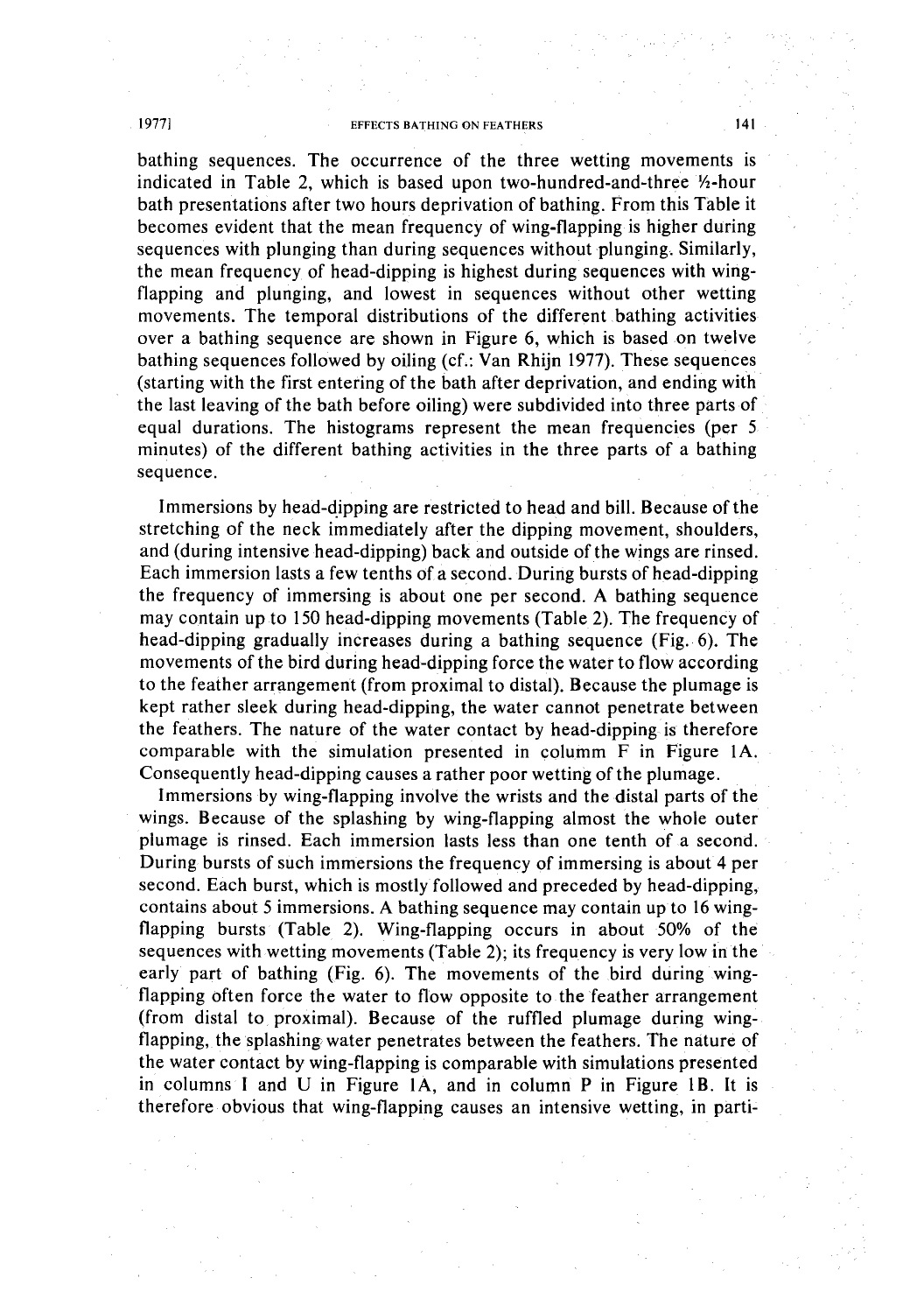

Fig. 6. Average frequencies (per 5 minutes) of seven behaviour categories during bathing divided into three parts of equal durations.

cular of the wing feathers. An intensive wetting of the wings, however; is disadvantageous because a softening of pinions may prevent the bird from flight (Simmons 1964). Hence, bursts of wing-flapping are mostly succeeded by vigorous wing-beating, lowering the wetting by wing-flapping. The relation between wing-flapping and wing-beating is shown in Figure 7. It can be deduced from this Figure that for sequences without plunging 50% of the wing-flapping bursts is followed within 12 seconds by wing-beating; the great majority of wing-flapping bursts is followed within 30 seconds by wingbeating (87%). It may thus be questioned, whether the actual function of wing-flapping is a wetting of the wings. I shall consider two alternative functions of wing-flapping, namely (1) the removal of dirt from the pinions by means of the vigorous movements through the water, and (2) the restoration of the fine structure of the pinions. The latter suggestion is not very likely, because water currents from distal to proximal seem to be unsuitable for this purpose, and because during bathing after handling of the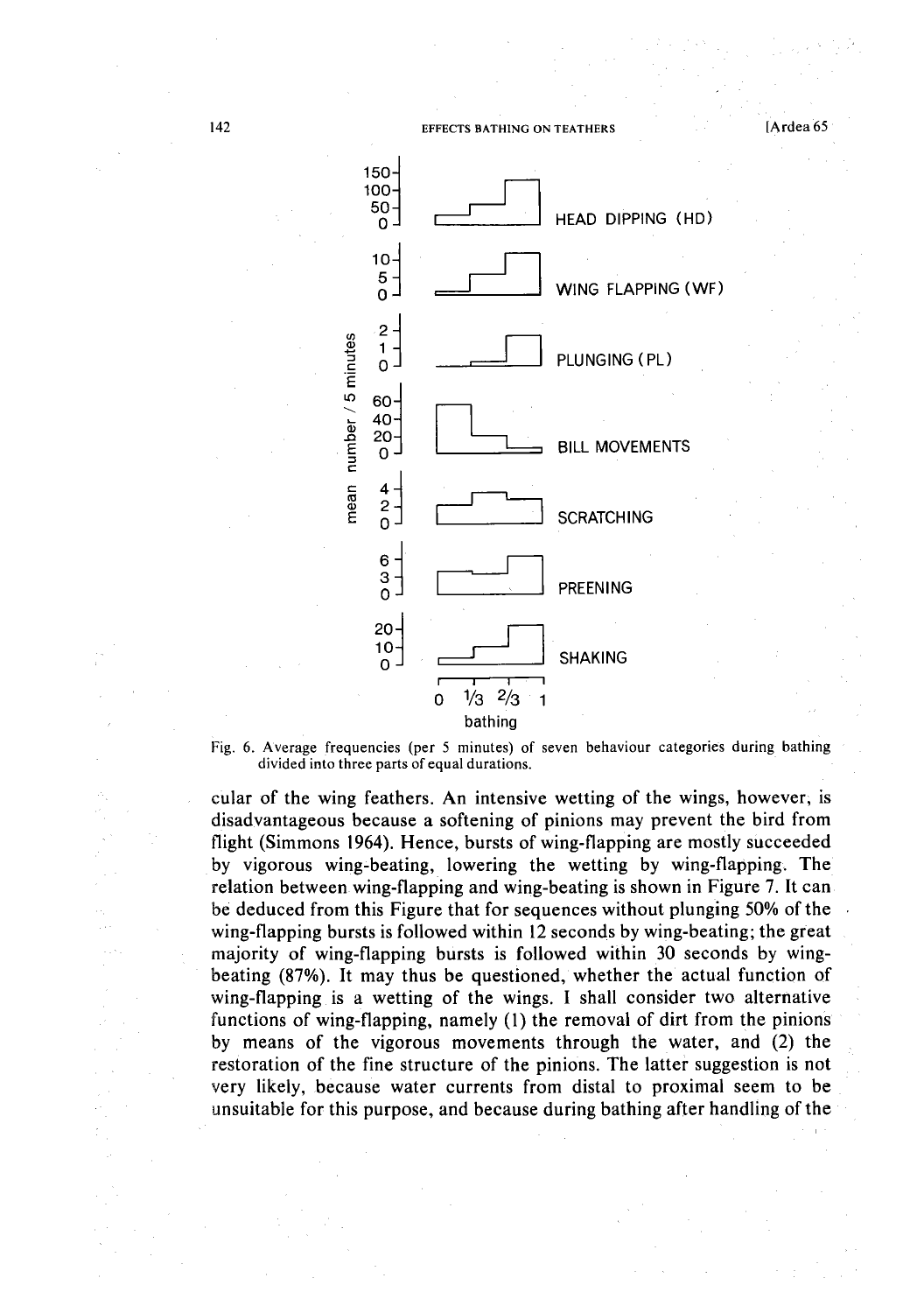

Fig. 7. Percentage of movements (ordinate) followed within a certain time interval (abscissa) by wing-beating. WF - PL (dots) = wing-flapping in sequences without plunging; WF + PL (circles) = wing-flapping in sequences with plunging;  $PL =$  plunging.

bird (destruction of the fine structure of the feathers) the occurrence of wing-flapping is extremely low. Thus, by means of elimination, the former suggestion (removal of dirt) seems to be the most plausible hypothesis. This suggestion is supported by the finding that the frequency of wing-flapping is unusually high if the soil of the bird's cage is very slushy.

During plunging head, neck, part of the breast, and one flank  $+$  wing of the bird are immersed. Because of the quick rotations of the body during plunging, almost the whole outer plumage is rinsed. Each immersion lasts about half a second: During bursts of plunging the frequency of immersing is about 5 per 10 seconds. Bursts of plunging are mostly followed and preceded by wing-flapping or head~dipping.A bathing sequence may contain 'up to 50 plunging movements (Table 2). Plunging occurs in less than 10% of the sequences with wetting movements (Table 2); its occurrence is mainly confined to the final part of bathing (Fig. 6). The movements of the bird during plunging force the water to flow according to the feather arrangement (Fig. IB, column M). Plunging is associated with a ruffled plumage, which implies that the water penetrates between the feathers. The duration of water contact during a burst of plunging is roughly the same as during a burst of head-dipping: plunging immersions last about twice head-dipping immersions, but the frequencies of immersing is for plunging about half that of head-dipping. The main differences between plunging and head-dipping involve  $(1)$  the extent of the plumage to be immersed, and  $(2)$  the position of the feathers (sleek versus ruffled). On the basis of these differences it can be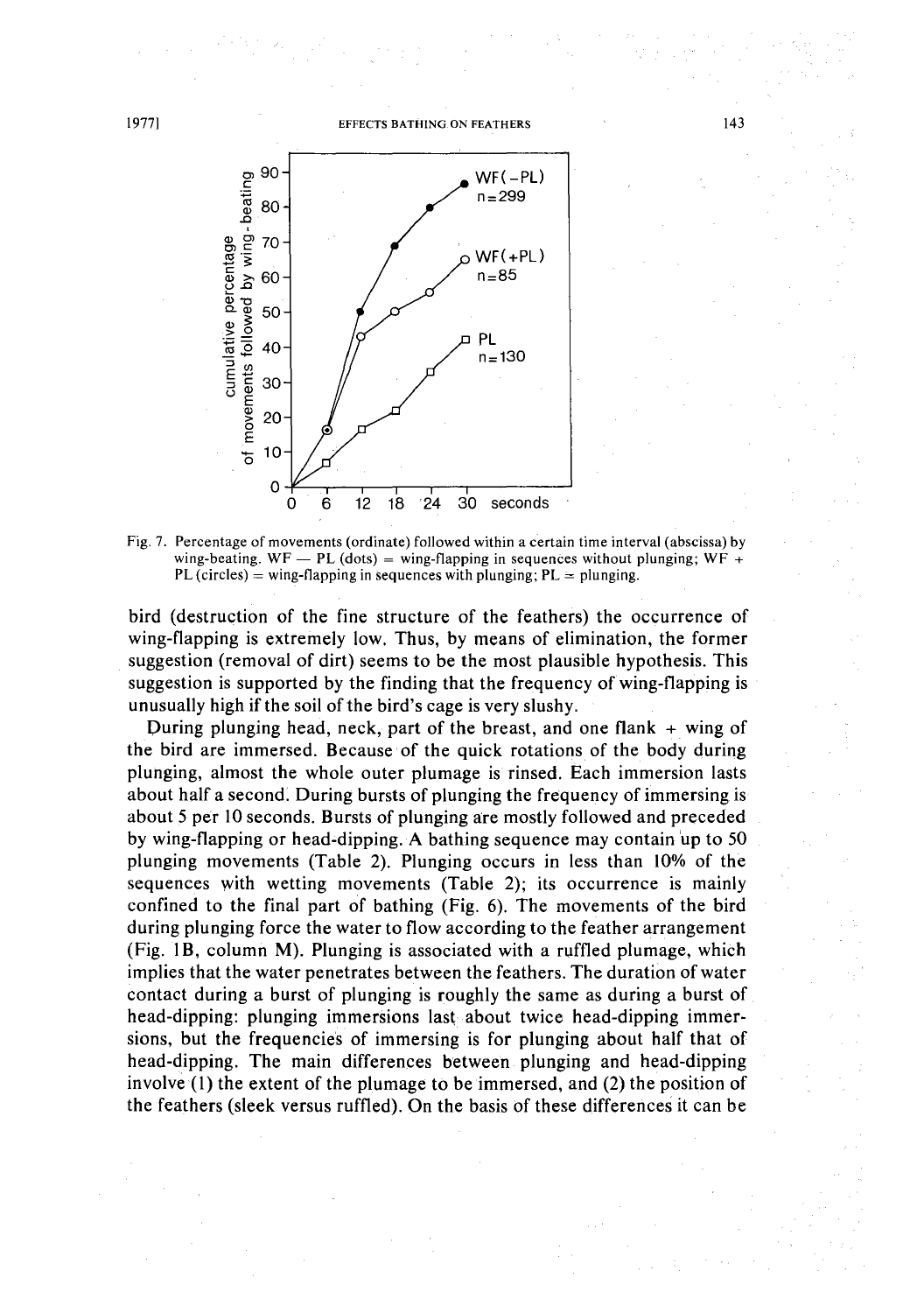concluded that plunging causes a more intensive wetting than head-dipping.

Plunging is not closely associated with wing-beating (Fig. 7) or shaking, movements reducing the effect of wetting. Even the wing-flapping bursts occurring during sequences with plunging are less often followed by wingbeating, than wing-flapping bursts during sequences without plunging (Fig. 7). It is therefore possible that the actual function of plunging concerns the wetting of the plumage. Besides, because of water currents according to the feather arrangement, plunging may playa role in the restoration of the fine structure of the feathers.

The effects of the bill movements on the wetting of the plumage can be neglected. In respect to body-care their function seems to be restricted to the wetting and cleansing of the bill. This applies in particular to bill washing, a sideways shaking with the bill through the water. That movement, which normally occurs in the early part of a bathing sequence (Fig..6), appears most often among the eating of sticky food. Occasionally bill-washing precedes preening. In that case it may be performed in order to prevent dirtying of the plumage by the bill, and/or it may possibly playa role in the wetting of the plumage.

The direct effect of scratching movements on the wetting of the plumage is limited. A wet foot brings a tiny amount of water to the head. The indirect effect of head-scratching may be more important. About one third of the scratching movements is immediately followed by head-dipping. As a consequence of dislocations of the feathers by scratching, water absorbtion by the head feathers may be increased.

The effects of the preening movements during bathing on wetting may be important too. By rubbing (the most common preening movement during bathing) dislocations of the feathers may be achieved, resulting in an enlarged water absorbtion during subsequent water contact. About one third of the rubbing movements is immediately followed by head-dipping. However, the direct transfer of water from the head to breast, shoulder, or outside of the wing may be even more important. About 75% of the rubbing movements is immediately preceded by head-dipping! Besides, the temporal distributions of preening movements and scratching movements are fairly similar (Fig. 6). The only difference is that the peak in the preening activity during bathing occurs somewhat later than the peak in the scratching activity. It is therefore possible that scratching  $+$  subsequent head-dipping (wetting of the head) is performed as a mean to wet other parts of the body by rubbing.

The shaking movements all result in a removal of water if performed in a wet condition. The function of wing-beating (the most common shaking movement during bathing) after wing-flapping has been discussed earlier. The other shaking movements (head-shaking, tail-shaking, etcetera) seldom occur during bathing.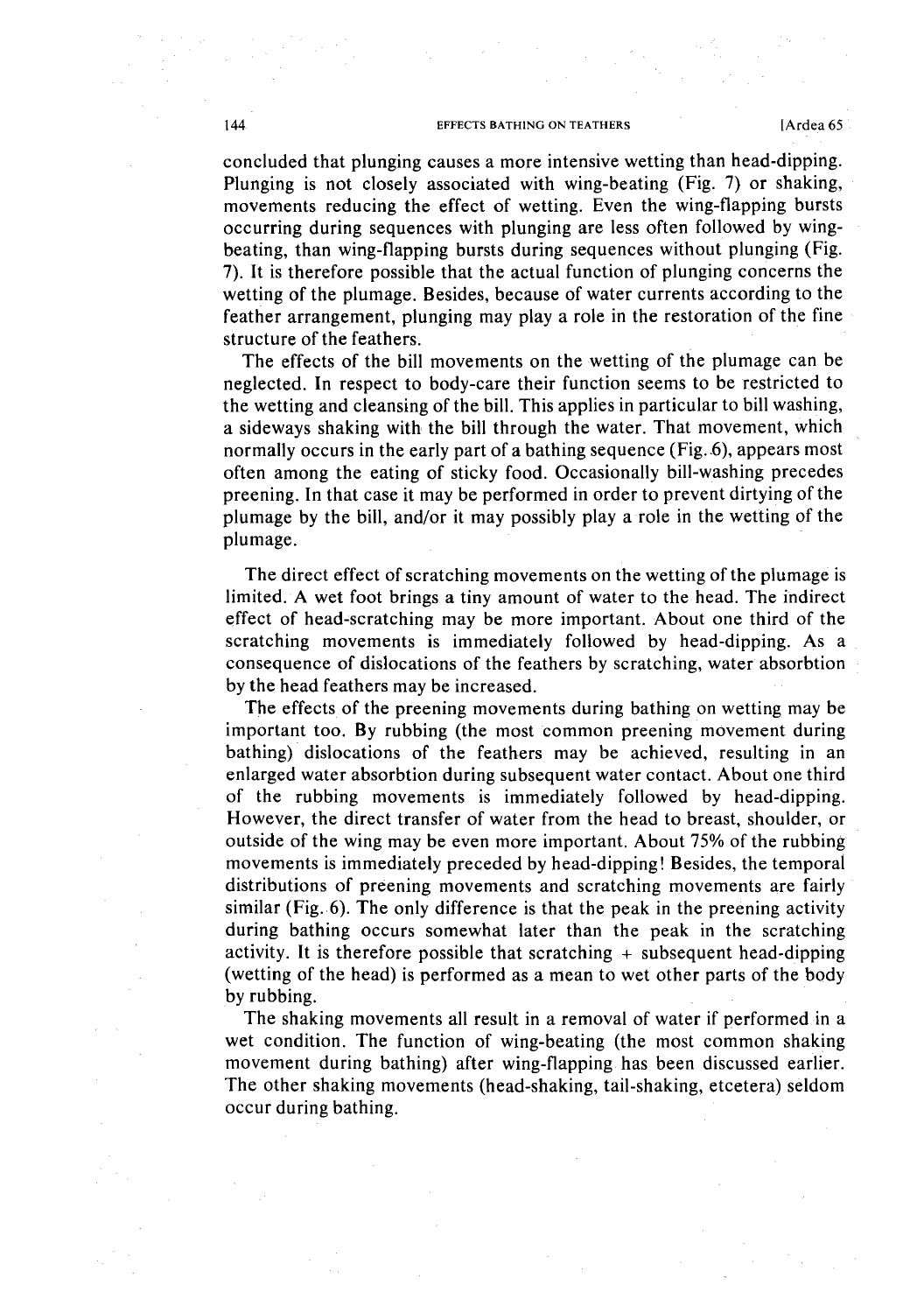The bathing movements of the Herring Gull are rather similar to those of most other water birds. **In** land birds bathing in water may be very different: the feather tracks are opened and closed to expose bare spaces of skin to the water, to attrap this water, and to squeeze it through the feathers (Slessers 1970). Consequently land birds often look very wet after bathing, whereas in water birds the effects of wetting are almost invisible. The bathing methods of land birds seem to be more effective for the cleansing of the feathers than the methods of water birds. Many properties of water birds can be brought in relation with the problem: how to maintain buoyancy and insulation. The thickness of the layer of belly feathers in water birds (Rutschke 1960) is certainly associated with this problem. Other examples are: the size of the radius of and the distance between barbs of a feather (Rijke 1968, 1970), the presence of flexules on the tip of body feathers (Kennedy 1972), and probably, the larger oil glands (Kennedy 1971). It is very likely that the bathing methods of water birds can also be considered as an adaptation to the problem of waterproofing. The loss of waterproofing may have serious consequences for the bird, Victims to fuel-oil or stomach-oil of the Fulmar (Swennen 1974) are usually doomed to death. Two-sided wetting of feathers (like land birds often do) interferes with the waterproofing of those feathers (section 5). **In** water birds two-sided wetting would lead to a decrease of buoyancy and insulation, and hence, this method can only be applied in a very restricted way.

## 7. ACKNOWLEDGEMENTS

The basis for this paper has been laid by the comment of Professor N. Tinbergen on my lecture about the causal aspects of body-care. I am indepted to him for his suggestion. I thank Professor G. P. Baerends, Dr. R. H. Drent, and Mr. C. Swennen for reading and criticizing on the manuscript. I also thank the members of the discussion group "function of behaviour" for their valuable suggestions. Finally, I wish to acknowledge Mr. D. Visser for preparing the figures, and Mrs. H. Lochorn-Hulsebos for typing the final manuscript.

#### 8. SUMMARY

This paper describes how bathing may influence the water content and the quality of a bird's plumage in particular of some Anatidae and the Herring Gull.

The water absorbtion by a feather depends on the intensity of the water contact (Fig. IA), the movement of the feather in the water (Fig. IB), and the duration of the water contact (Fig. IC). It is accelerated by high temperatures of the water (Fig. ID) and by a low surface tension of the water (Fig. IE and Table I). Preenoil seemed to playa minorrole in the protection against water absorbtion (Table I). Only the feathers from the ventral side and from the surroundings of the oil gland absorbed slightly more water after removal of oil. Water absorbtion seems to be a function of the size of the feather's surface (Table I).

Drying of a feather is strongly accelerated by shaking movements (Fig. IF). Apart from the direct removal of water, shaking may playa role in the dispersion of tiny water droplets over the feather, resulting in an acceleration of the evaporation of water (Fig. 2).

Water absorbtion of a feather is higher after wetting with an interruption of a few minutes, than after the same amount of wetting without interruption (Fig. 3). This phenomenon is probably dueto the fact that the water slowly penetrates into the feather as long as some water adheres to the feather's surface.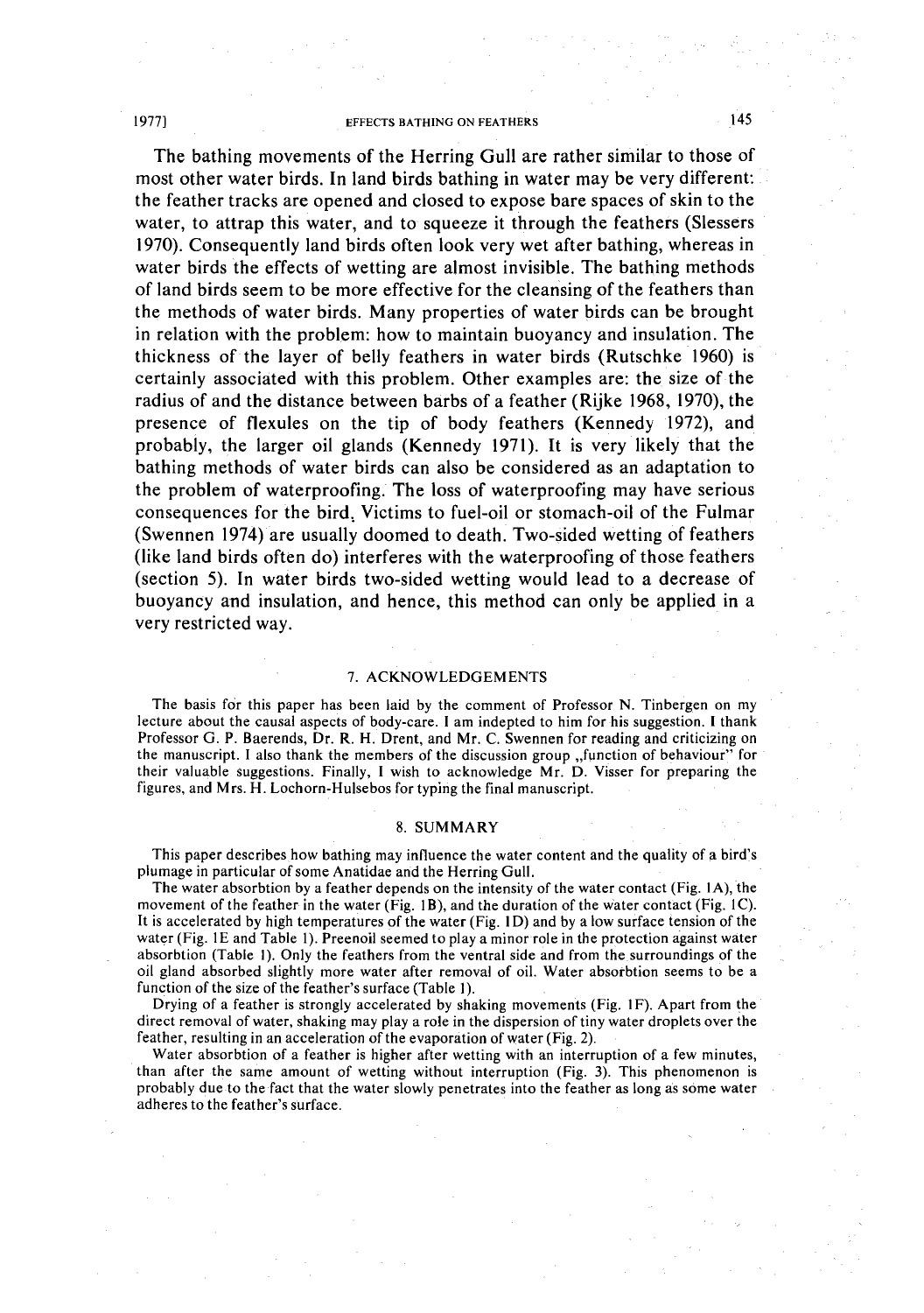Wetting results in a decrease of the stiffness of the shaft of a feather (Fig. 4). This decrease is probably a function of the amount of water penetrated into the feather. Feathers become pervious to water if they are wet on both sides. Shapes of wet feathers can be changed by means of pressure (Fig. 5). The original shape can be restored by wetting. It is likely that wetting results in a partial removal of dirt.

At the end of this paper I have drawn some connections between the results on simulated bathing, and on data of real bathing of a Herring Gull. Firstly, some comments have been made to explain the large water absorbtion by the experimental feathers. Secondly, the effects and the patterning (Table 2 and Fig. 6) of the separate bathing movements have been discussed. The most common wetting movement (head-dipping) causes a rather poor wetting 'of the outer plumage. The movement "wing-flapping" is probably not primarily serving the wetting of the plumage. It is mostly followed by "wing-beating" (Fig. 7), a drying movement. "Wing-flapping" may play a role in the removal of dirt from the wings. The movement "plunging" causes an intensive wetting of the plumage. It is not clearly associated with drying movements.' Bill movements during bathing play a minor role in the wetting of the plumage. "Head-scratching" may indirectly (via head-dipping) cause an intensive wetting of the head. "Rubbing" may be performed in order to carry water from the head towards other parts of the plumage. The bathing methods of the Herring Gull seem to be rather well comparable with those of other water birds. A comparison has been made with the bathing of land birds.

#### 9. REFERENCES

Ainley, D. G. 1974. The comfort behaviour of Adélie and other penguins. Behaviour 50: 16-51. Bollinger, A. & D. Varga. 1961. Feather lipids. Nature 190: 1125.

Elder, W. H. 1954. The oil gland of birds. Wilson Bull.  $66: 6-31$ .

Fabricius, E. 1959. What makes plumage waterproof? Wildfowl Trust 10: 105-113.

lersel, J. J. A. van & A. C. A. Bol. 1958. Preening in two tern species. A study on displacement activities. Behaviour 13: 1-88.

Kennedy, R. J. 1971. Preen gland weights. Ibis 113: 369–372.

 $-$ , 1972. The probably function of flexules. Ibis 114: 265 $-$ 268.

Kortlandt, A. 1940. Eine Uebersicht der angeborenen Verhaltensweisen des mitteleuropäischen Kormorans *(Phalacrocorax carbo sinensis* Shaw & Nodd.), ihre Funktion, ontogenetische Entwicklung, und phylogenetische Herkunft. Arch. Néerl. Zool. 4: 401-442.

McKinney, F. 1965. The comfort movements of Anatidae. Behaviour 25: 121–217.

Rhijn, J. G. van. 1977. The patterning of preening and other comfort movements in a Herring Gull. Behaviour 63: 71-109.

Rijke, A. M. 1968. The water repellency and feather structure of cormorants, Phalacrocoracidae. J. Exp. Biol. 48: 185-189.

1970. Wettability and phylogenetic development of feather structure in water birds. J. Exp. Biol. 52: 469-479.

Rutschke, E. 1960. Untersuchungen iiber Wasserfestigkeit und Struktur des Gefieders von Schwimmvögeln. Zool. Jahrb. (Syst.) 87:  $441-506$ .

Slessers, M. 1970. Bathing behavior of land birds. Auk 87: 91-99.

Simmons, K. E. L. 1964. Feather maintenance. In: A. L. Thomson (ed.) A New Dictionary of Birds. Nelson, London & McGraw-Hill, New York.

Swennen, C. 1974. Observations on the effect of ejection of stomach oil by the Fulmar, *Fulmar* glacialis, on other birds. Ardea 62: 111-117.

1977. Laboratory research on sea birds. NIOZ, Texel.

#### 10. SAMENVATTING

In dit artikel wordt beschreven hoe baden het watergehalte en de kwaliteit van het verenkleed van een vogel (in dit geval tamme eend, tamme gans en Zilvermeeuw) zou kunnen beinvloeden.

De wateropname door een veer hangt af van de intensiteit van het watercontact (figuur 1A), van de beweging van de veer in het water (figuur IB), en van de duur van het watercontact (figuur IC). De opname wordt versneld door hoge watertemperaturen (figuur ID) en door een verlaging van de oppervlaktespanning van het water (figuur IE en tabel I). De wateropname